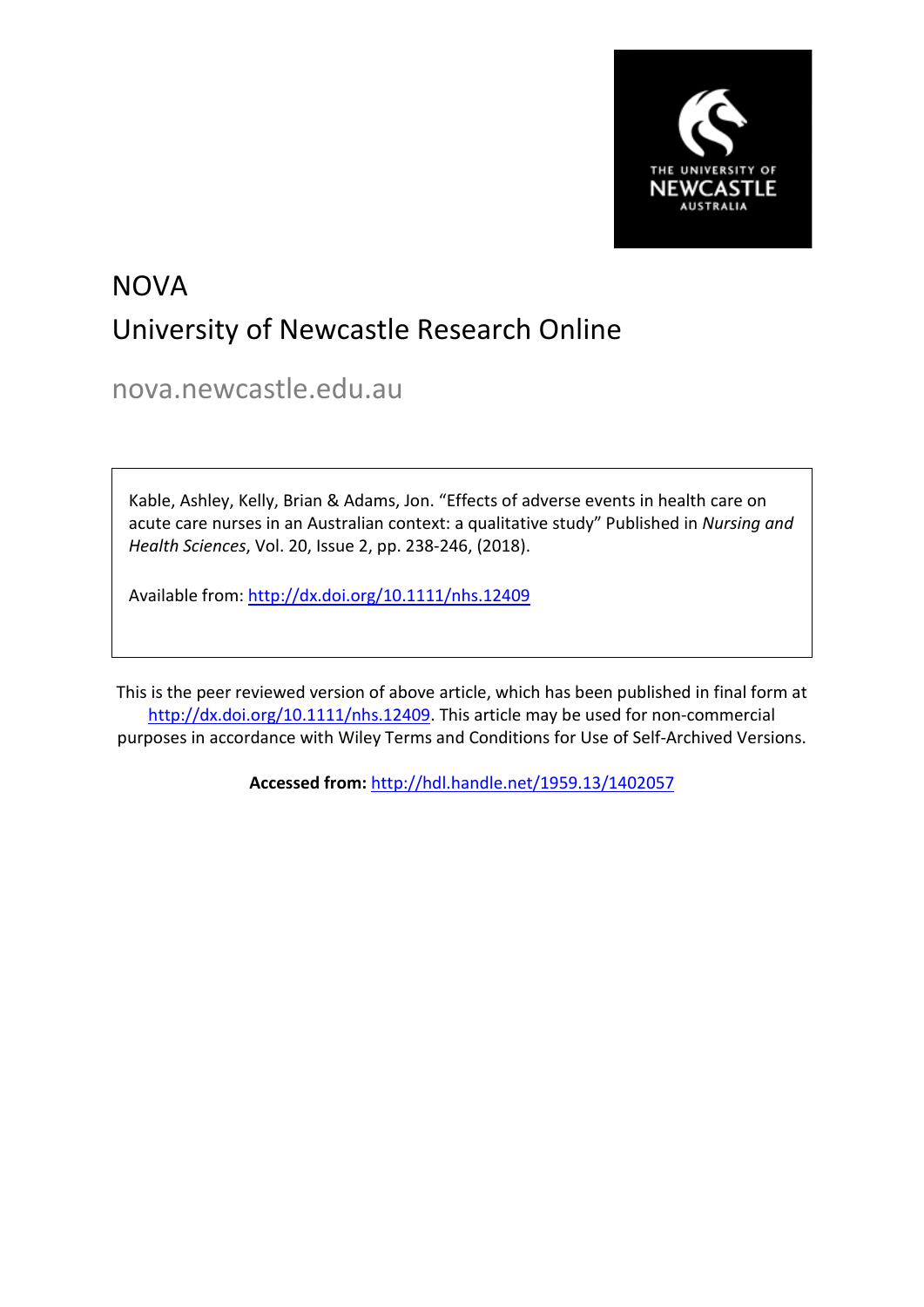## **Title: Effects of Adverse Events in Health Care on Acute Care Nurses in an Australian Context: A Qualitative Study**

## **Abstract**

Adverse events in health care significantly impact health professionals who become the second victims of medical error. This study aimed to understand the effects of adverse events in health care on nurses in acute health care settings in an Australian Context. This qualitative descriptive study used purposeful sampling and recruited 10 acute care nurses. Interviews were conducted from 2011 - 2012 and were recorded, transcribed and returned to participants to verify their accuracy. Data were categorised and analysed to determine four emergent themes and sub-themes. The four themes were: Rescuing patients, Effects on nurses, Professional responsibility and Needs of nurses. Our analysis indicates that nurses need organisational responses to adverse events including the provision of information and collegial support after adverse events occur. This will minimize the psychological trauma associated with these events for second victims and support effective communication and collegial working relationships.

#### **Key Words**

Acute care; adverse events; nurses; qualitative research; second victims.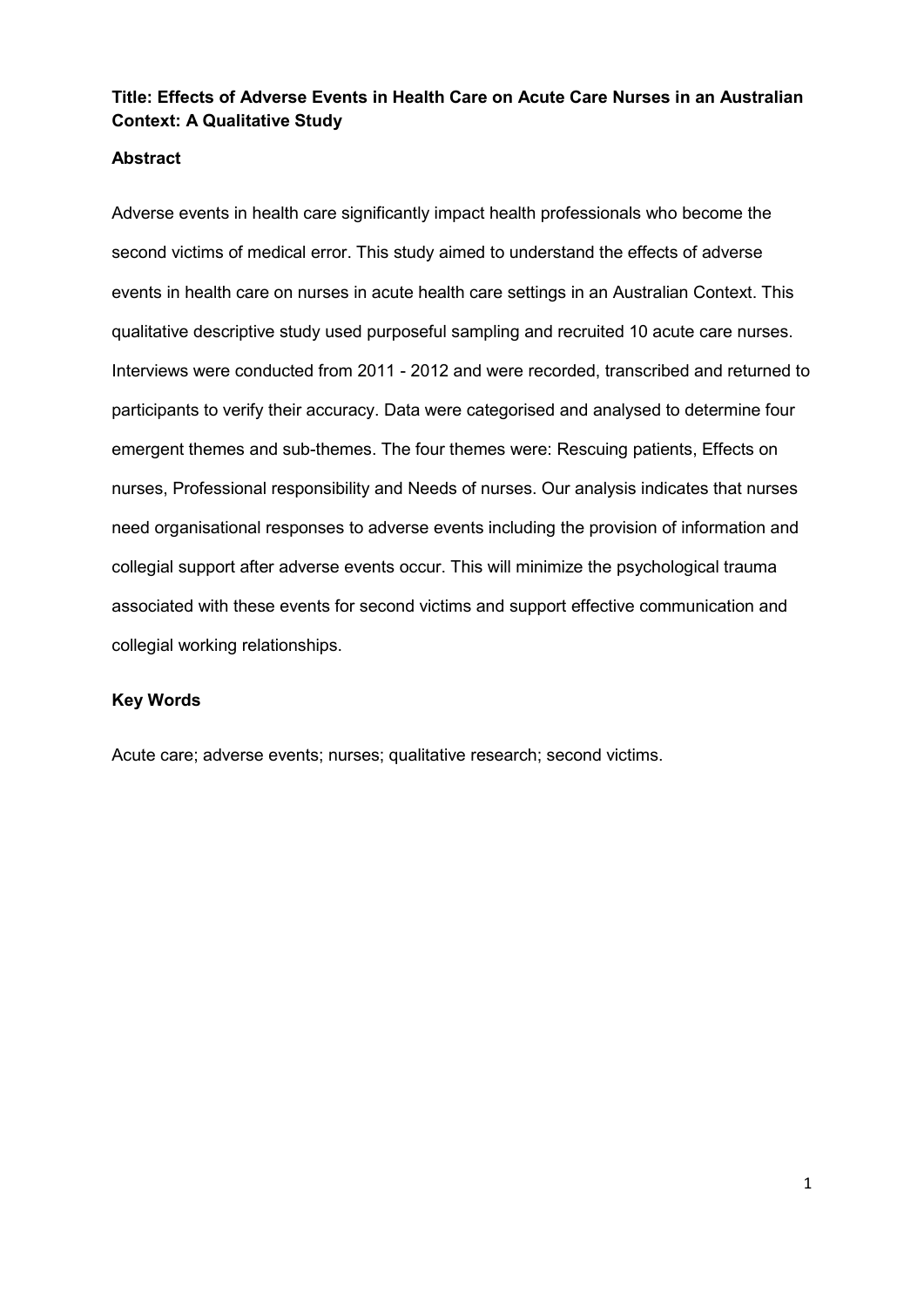### **Introduction**

Since the Hippocratic Oath outlined the intention to "first, do no harm", patient safety has been one of the most important areas of concern for health professionals. More recently it has been the subject of intense media scrutiny and criticism [\(Anonymous, 2013;](#page-23-0) [Bonifield &](#page-23-1)  [Cohen, 2012\)](#page-23-1). Research shows adverse health care events occur in more than 10% of hospital admissions [\(Leape, 2009\)](#page-24-0). An adverse event is defined as "an unintended injury or complication which results in disability, death or prolonged hospital stay and is caused by health care management" [\(Wilson et al., 1995\)](#page-25-0).

#### **Literature Review**

Adverse events are clearly of concern for patients and the general public and while less apparent these events also have a significant impact on the health professionals involved, who have been identified as the second victims of adverse events [\(S. Scott et al., 2009;](#page-25-1) S. [D. Scott, Hirschinger, & Cox, 2008;](#page-25-2) [A. Wu & Steckelberg, 2012\)](#page-25-3). Previous Australian research on adverse events in health care [\(Kable, Gibberd, & Spigelman, 2002,](#page-23-2) [2008,](#page-23-3) [2009\)](#page-24-1), has not included second victims of adverse events.

In 2000, Wu recognized that health professionals who were involved in adverse events were adversely affected, and identified them as the second victims of medical error [\(A. W.](#page-25-4)  [Wu, 2000\)](#page-25-4). This work suggests that nurses "often bear silent witness to mistakes and agonise over conflicting loyalties to patient, institution and teams" [\(A. W. Wu, 2000\)](#page-25-4). Findings from studies among doctors indicate the emotional impact of adverse events in health care across professional groups [\(Aaraas, Jones, & Gupta, 2004;](#page-23-4) [Sirriyeh, Lawton,](#page-25-5)  [Gardner, & Armitage, 2010\)](#page-25-5). Previous qualitative US-based research found that health professionals involved in an unanticipated adverse patient event, may have been traumatized by the event, often felt personally responsible for the patient outcome, felt they had failed the patient, and that they were losing confidence in their clinical skills and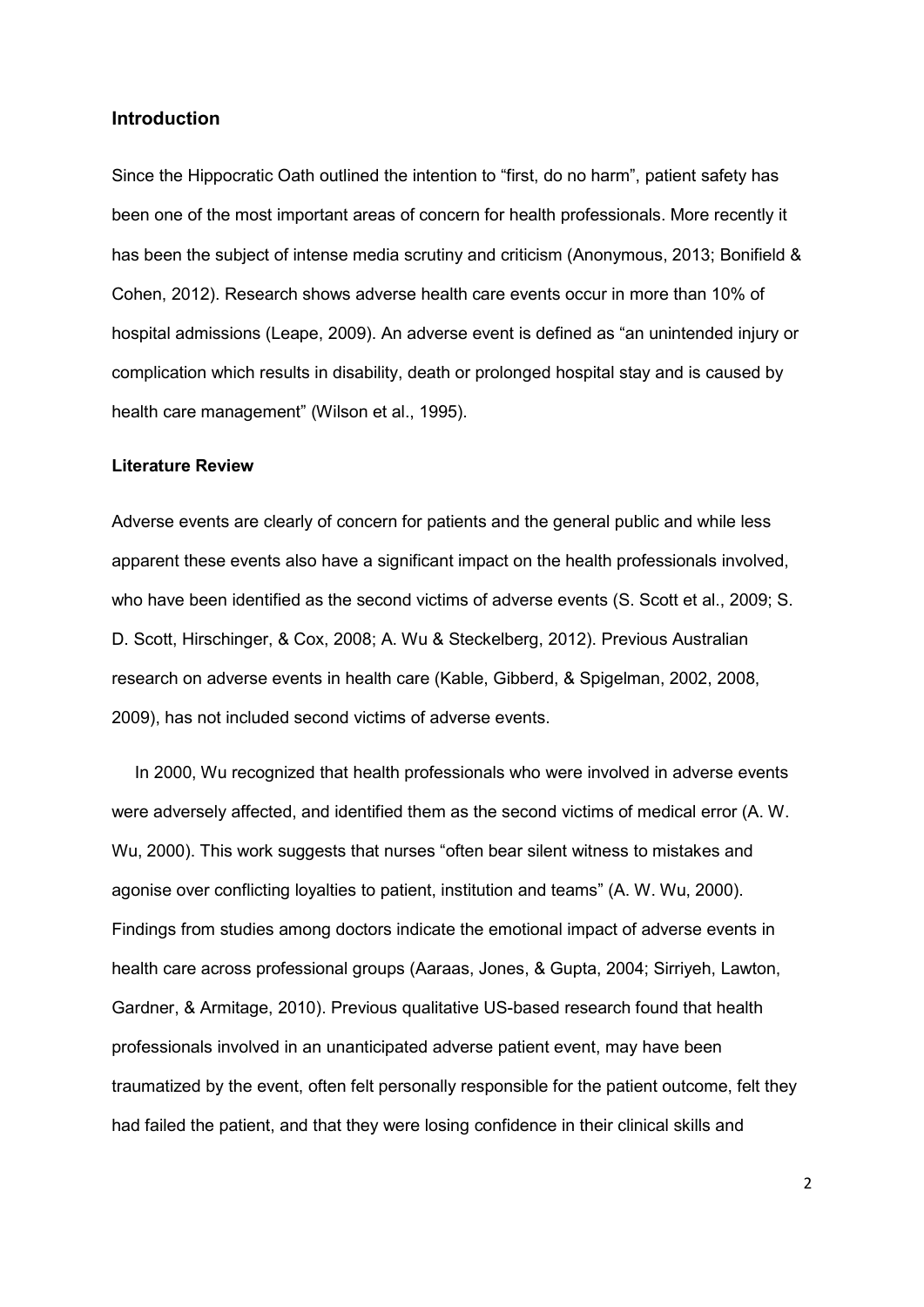knowledge base [\(S. Scott et al., 2009\)](#page-25-1). Several studies have identified some significant effects associated with second victims who were involved in adverse events including concerns about professional competence and confidence [\(S. Scott et al., 2009;](#page-25-1) [Sirriyeh et](#page-25-5)  [al., 2010;](#page-25-5) [A. W. Wu, 2000\)](#page-25-4); issues of clinical credibility, respect and professional reputation [\(Aaraas et al., 2004;](#page-23-4) [S. Scott et al., 2009;](#page-25-1) [S. D. Scott et al., 2008\)](#page-25-2); a culture of blame [\(Aaraas et al., 2004;](#page-23-4) [Chard, 2010\)](#page-23-5); guilt [\(Sirriyeh et al., 2010\)](#page-25-5), trauma, shock and inability to concentrate [\(S. Scott et al., 2009\)](#page-25-1); isolation [\(S. D. Scott et al., 2008;](#page-25-2) [A. W. Wu, 2000\)](#page-25-4) and silent suffering [\(S. Scott et al., 2009;](#page-25-1) [S. D. Scott et al., 2008\)](#page-25-2); an expectation from themselves and from colleagues to "move on" [\(S. Scott et al., 2009\)](#page-25-1); and fear and anxiety about investigations and potential litigation and dealing with disclosure to patients and families [\(Aaraas et al., 2004;](#page-23-4) [S. Scott et al., 2009\)](#page-25-1). These studies describe well-intentioned staff who are devastated by the outcomes of the adverse event [\(Chard, 2010;](#page-23-5) [S. Scott et al.,](#page-25-1)  [2009\)](#page-25-1) and some never recover; instead changing their professional role, or location or leaving the profession [\(S. Scott et al., 2009\)](#page-25-1), with many indicating that they preferred talking with trusted peers following these events [\(Aaraas et al., 2004;](#page-23-4) [S. D. Scott et al., 2008\)](#page-25-2).

Most research about second victims has focused upon doctors and has been conducted in the United States of America. This paper reports findings from a study of the effects of work-place adverse events on nurses in Australian acute health care settings.

#### **Study aim**

The aim of this study was to understand the effects of adverse events on nurses in acute health care settings in an Australian context.

#### **Methods**

The study used a qualitative descriptive study design which is appropriate for understanding experiences of participants [\(Neergaard, Olesen, Andersen, & Sondergaard, 2009;](#page-24-2) [Sandelowski, 2000\)](#page-24-3). The study employed a pragmatic approach, purposive sampling, a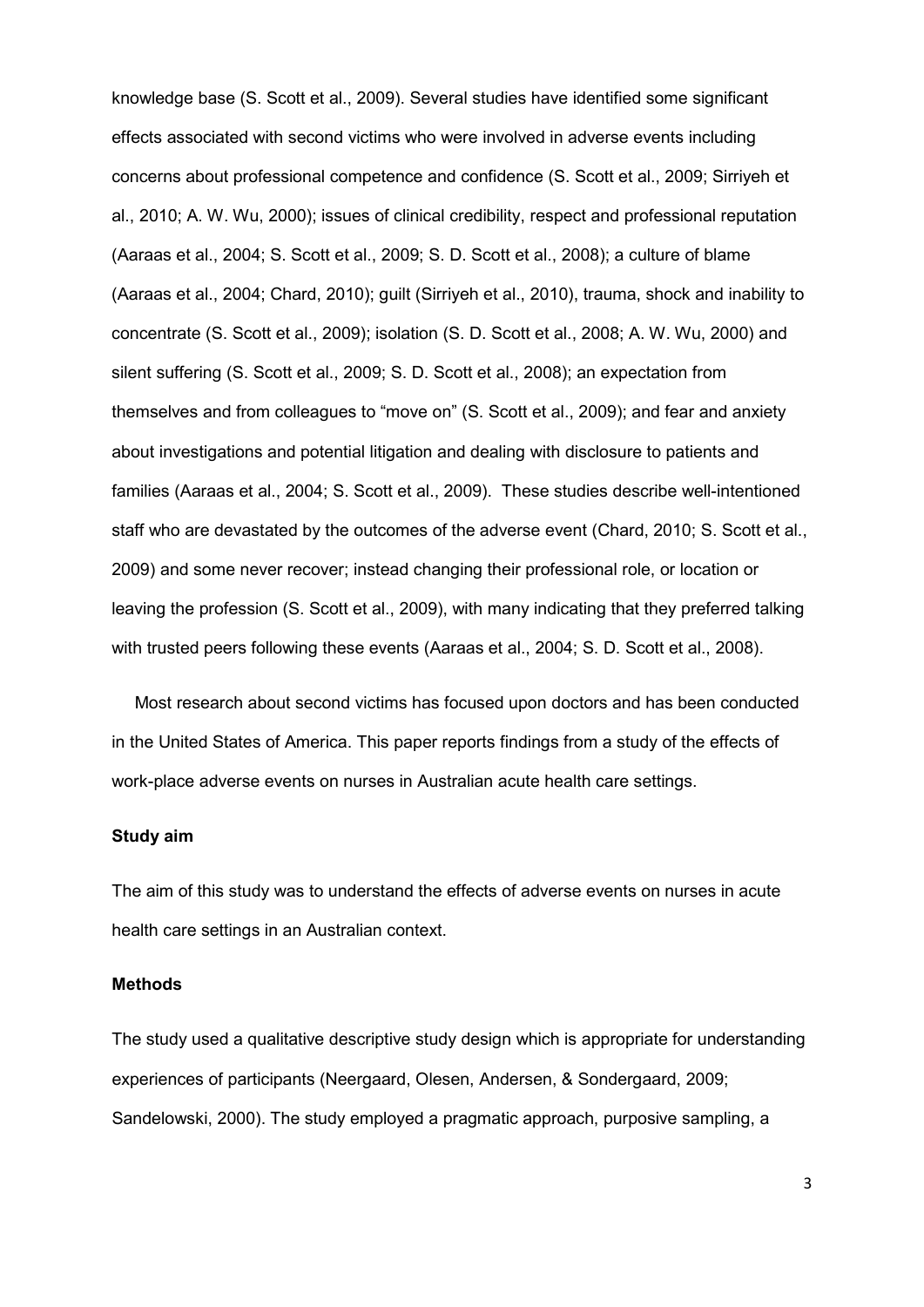semi-structured interview guide, and independent data driven analysis followed by a consensus process to understand participant's descriptions of their experiences.

The study sample consisted of nurses in acute care settings in a major regional area health service were invited to participate in an interview about their experiences associated with adverse events that occurred in the acute care setting during the last 2 years. Potential participants were recruited by clinical nurse consultants and nurse/department managers in acute services areas who provided nursing staff with study information and consent forms for interested acute care nurses. A purposive sampling approach was undertaken to target nurses from a range of acute settings (emergency departments, acute medical and acute surgical units and acute mental health units) who had experienced an adverse event in the last 2 years and who were willing to be interviewed about such experiences. Participation was voluntary and full written consent was obtained from all participants. Consenting participants were invited to attend an interview of approximately 60-90 minutes duration at a time and private location convenient to them.

Data were collected by interviews that were conducted between August 2011 and April 2012, and were guided by the use of a semi-structured interview schedule and recorded using a digital recorder. The semi-structured interview schedule (developed from previous relevant literature and research) [\(Rassin, Kanti, & Silner, 2005;](#page-24-4) [S. Scott et al., 2009\)](#page-25-1) included an invitation to interviewees to recount a memorable adverse event and describe their feelings and subsequent impact, and their perceptions of the organisational response to the event. Following this, participants were given an opportunity to introduce other topics and experiences that they felt were relevant. The interviews were transcribed verbatim and deidentified in the written transcript using only participant identification numbers. The transcripts were subsequently provided to participants to allow them to verify their accuracy and no participant raised any concerns regarding the accuracy of their interview transcript. This paper reports data from the qualitative interview fieldwork focusing on adverse events and their effects on nurses working in acute care settings.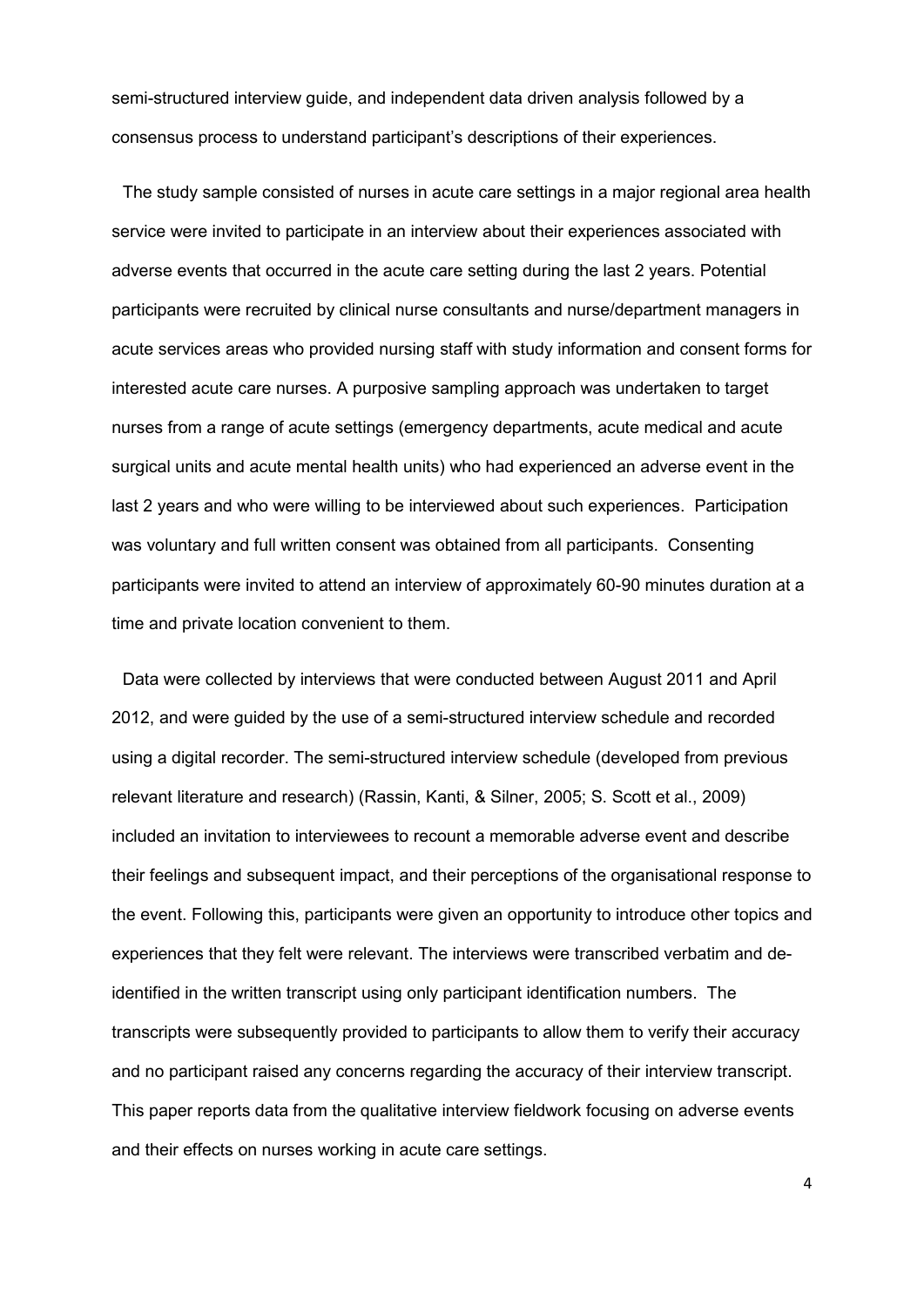This study was approved by the Hunter New England Health Human Research Ethics Committee (10/11/17/5.07) and University of Newcastle (Australia) Human Research Ethics Committee (H-2010-1304). Participation was voluntary, and participant confidentiality was maintained by de-identifying data during analysis.

Data analysis was undertaken both throughout and following the fieldwork period. Initially, data were categorized following the semi structured interview schedule. Thematic analysis was then conducted on these data using a structured approach described by Sandelowski [\(Sandelowski, 2000\)](#page-24-3) and Neergaard *et al* [\(Neergaard et al., 2009\)](#page-24-2) based on the approach described by Miles and Huberman [\(Miles & Huberman, 1994\)](#page-24-5). After the initial categorisation of data using categories from the interview schedule, an additional category was identified. Independent coding of data using descriptive labels was conducted to identify important features/similar phrases and patterns in the data by the researchers that described the experiences of the participants. Subsequently, the results of independent coding were discussed and compared by two researchers (AK and BK) to determine commonalities and differences across data; and themes and relationships between them were agreed. These themes were reviewed by another expert researcher (JA) to ensure rigour during the analysis process. Recruitment ceased when data saturation was achieved (ie. no new themes were being identified in the data).

The following strategies were used to ensure trustworthiness during the conduct of this study. Participants were invited to check the accuracy of interview transcripts (member checking), coding of data was initially done independently by two researchers, and subsequently reviewed together to determine themes and their relationships; and then peer review of the themes was provided by another researcher to establish credibility and dependability of the research process [\(Shenton, 2004\)](#page-25-6).

## **Findings**

#### *Participants*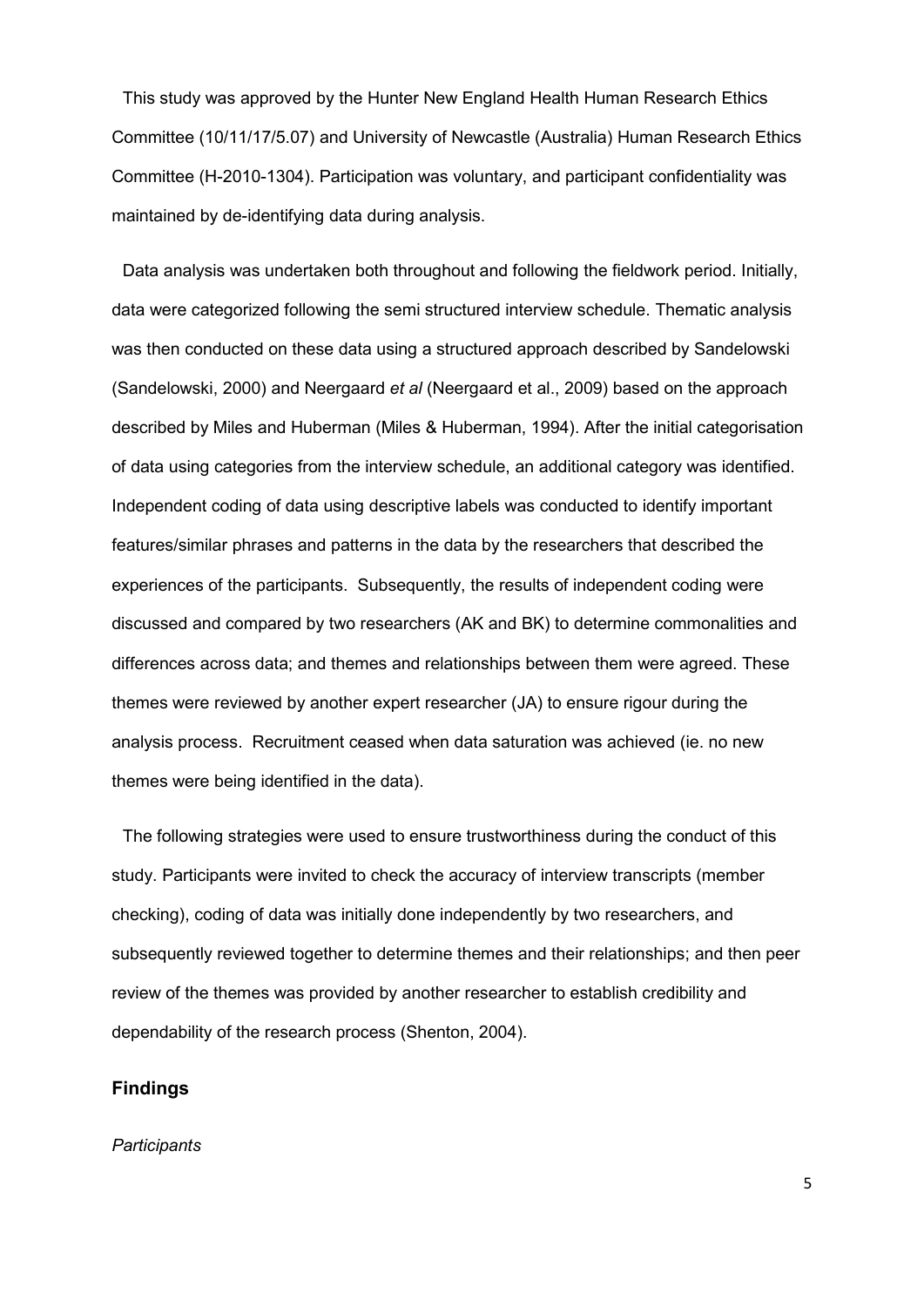There were 10 nurses who consented to participate in this study: Five worked in emergency department (ED), three worked in acute mental health areas, one in intensive care unit (ICU) and one in a stroke/neurology ward. Eight were female. The participants had a range of 3 - 33 years of experience working in these clinical specialities and 5 - 35 years of experience as clinical nurses.

Adverse Events: Participants were asked to describe a memorable work-related adverse event (AE) that they had experienced during the last two years. Five descriptions were about the participant's direct involvement in an adverse event at the time it occurred and five were about their involvement in responding to an adverse event (involving others) after it had occurred. Each participant described an event and some described more than one as recalling events sometimes prompted them to remember others.

The adverse events described included: a young patient who had used ICE and subsequently suffered a cardiac arrest and died, a patient with Guillain-barre syndrome who died unexpectedly, a toddler that presented deceased, an accidental overdose of a patient with a narcotic medication, a trauma patient with a massive transfusion event, a patient with shortness of breath treated with oxygen who was subsequently found to be a carbon dioxide retainer, a toddler with significant comorbidity that deteriorated postoperatively and subsequently died, a patient on leave from a mental health unit who died by suicide, an unexpected death following discharge and an incorrectly charted medication (potentially toxic dose) that was administered. In addition a participant described their involvement in a coroner's case concerning another adverse event in triage.

#### *Themes*

There were four themes identified from the participants' descriptions of experiences of being involved in adverse events: Rescuing Patients; Effects on Nurses; Professional Responsibility; and Needs of Nurses involved in Adverse Events.

#### *Rescuing patients*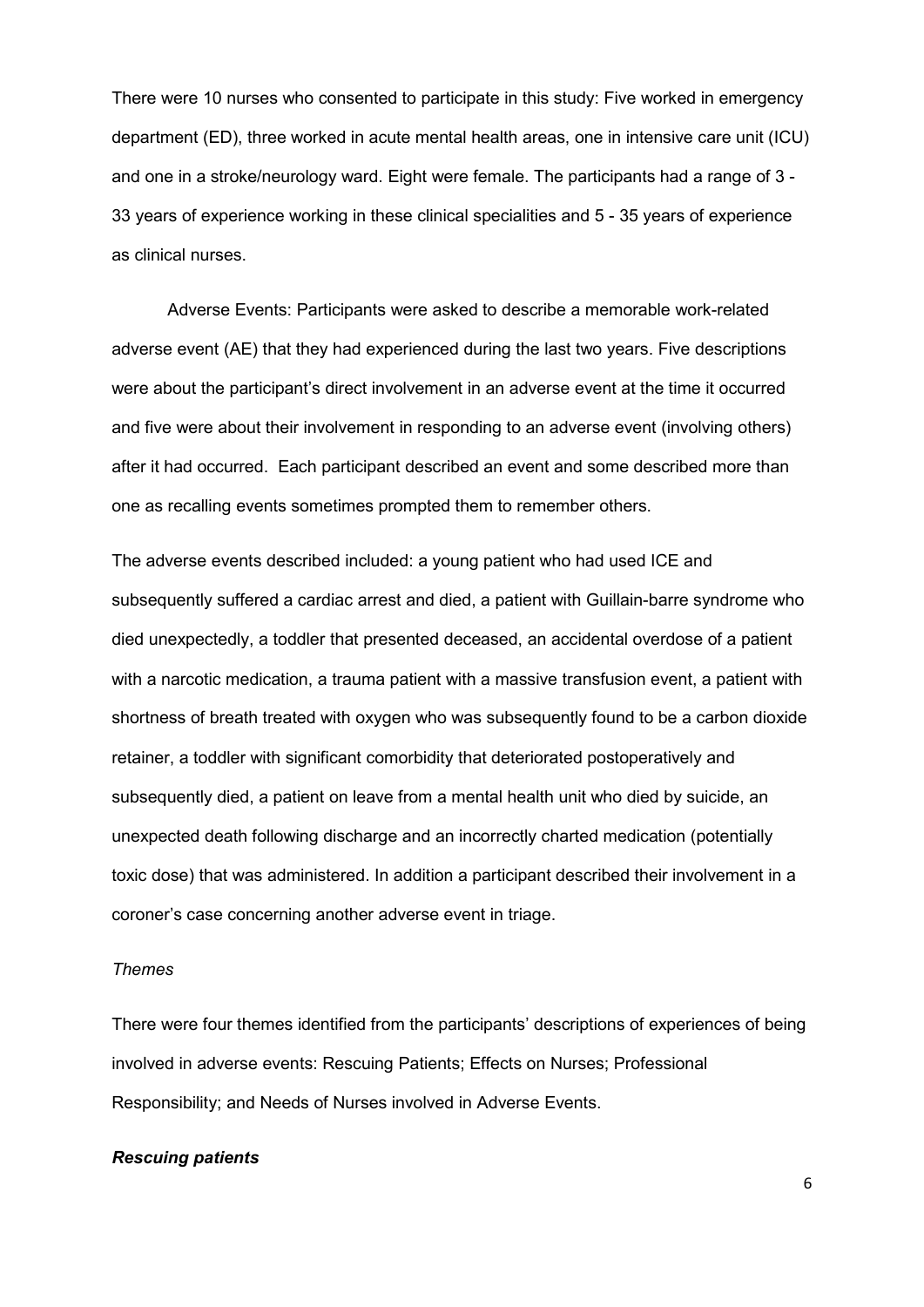When participants were invited to describe an adverse event they had been involved in, all participants provided a very detailed description of a memorable event and the predominant focus of the description was on rescuing patients. These events were frequently described as extreme or beyond the nurse's usual experience with the participants employing terms such as "unexpected", "life or death scenario" and "dire situation", alongside descriptions of efforts to respond to patient deterioration and to resuscitate patients.

*Rescuing Patients* describes the immediate response of nurses when they recognized that an adverse event had occurred, and this theme describes an intensely focused clinical management response to the patient's situation, attempting to prevent deterioration of their condition and reverse the effects of the adverse event where possible. Rescuing patients occurred in the context of significant pressures on clinicians such as urgency, time and staff shortages. There were two sub themes identified that related directly to nurses rescuing patients: Thinking during the event and the context in which they were working.

The nurses described their thinking throughout the event. Participants frequently made statements that indicated they were attempting to determine critical aspects of the patient they were attending and how they should be managed. One participant explained:

I responded as the resus (resuscitation) nurse with the resus trolley as did a lot of other members of the department. They thought she may have been having a hypoglycaemic attack or something like that. We were searching for a cause for her respiratory arrest at that time and then it was realized that the wrong amount of fentanyl had been administered. So we commenced …our protocols for respiratory arrest and moved her into the 'resus' bay (P4).

This initial response involved uncertainty and some difficult problem solving during the event to determine causes of patient presentations and processes that led to the event occurring. The thinking described by these nurses included trying to establish causes for the problem, sometimes without adequate information.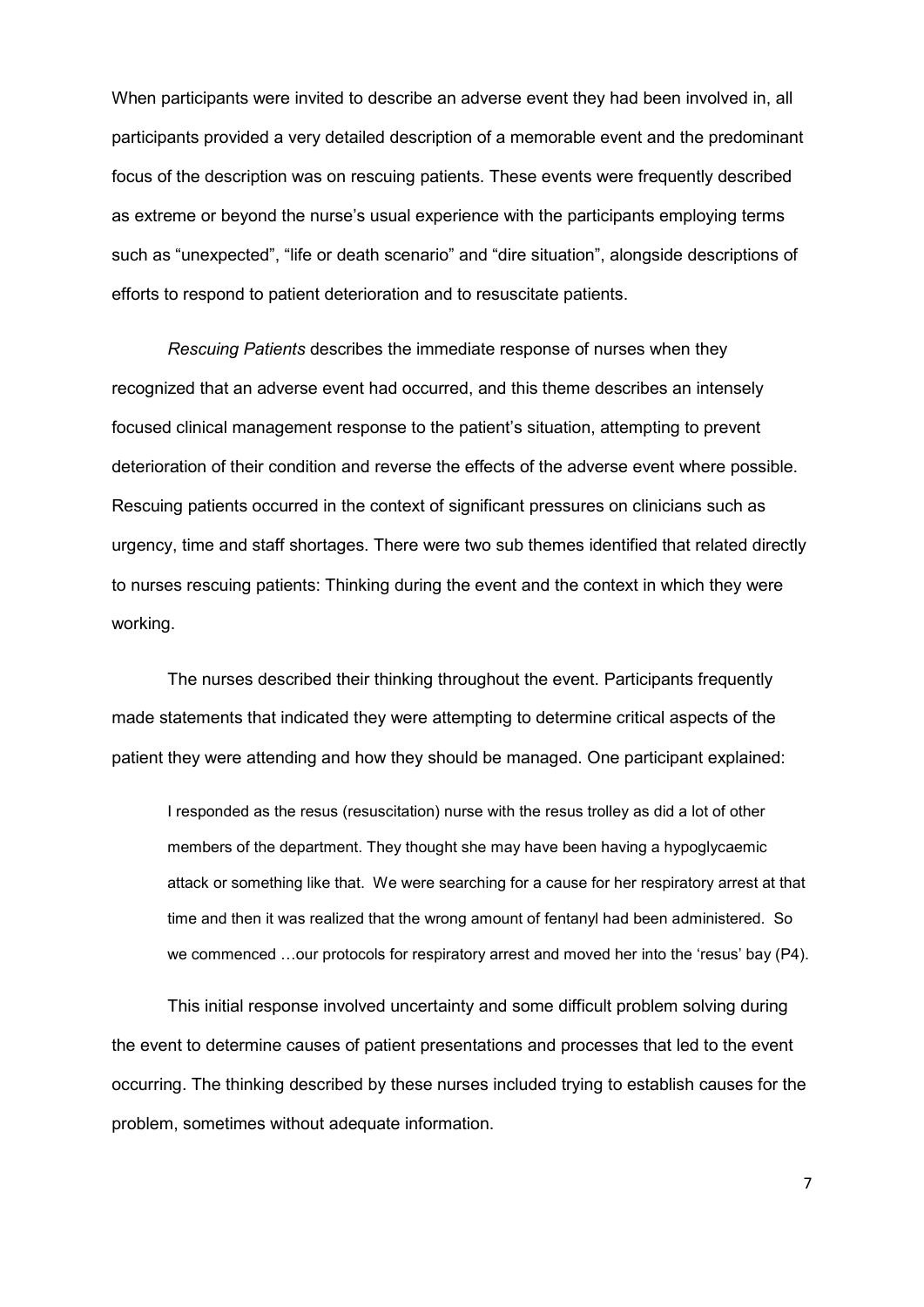For example, as one interviewee explained:

…very non-compliant... In retrospect it was because he was quite sick … typical gastro symptoms… it was found out later, he had ICE 2 days previous and … he ended up having a cardiac arrest and died…. he gave us no indication that there was anything else happening …we started the typical treatment for gastro: gave him anti emetic and IV fluids and nothing seemed to be improving like you give it a certain amount of time and you think, OK, well, you know, there's been no great improvement so then you start looking at other things and before you know it he was having cardiac echos …and he basically had a cardiac arrest and died. It was quite...it was quite a traumatic shift (P1).

In addition, these nurses described working in the context of managing other emergencies during the same shift when the adverse event occurred, dealing with significant time pressures and urgency, staff shortages and allocation issues and managing high risk patients.

One nurse's account of an adverse event included describing information about staff shortages and supervisory responsibilities*:* 

I was… still quite a junior nurse I felt, working short on a morning shift on a Saturday morning where there were no staff. I was the most senior person on the ward. … I allocated myself a patient load which normally on our ward the team leader doesn't have. They're supernumerary so they can assist where needed. I was responsible for doing medications and supervising the AIN and the EEN. The RN who was a new grad … I was buddied up with to be her mentor (P2).

She described the adverse event and then added:

we also on that morning shift had another patient who had a cardiac arrest and actually went to intensive care after we were doing compressions on him on the ward for quite some time and I felt that I was… that was the first time I'd ever actually seen an arrest in real life as well so that was another huge thing that happened on this one morning, on this one day.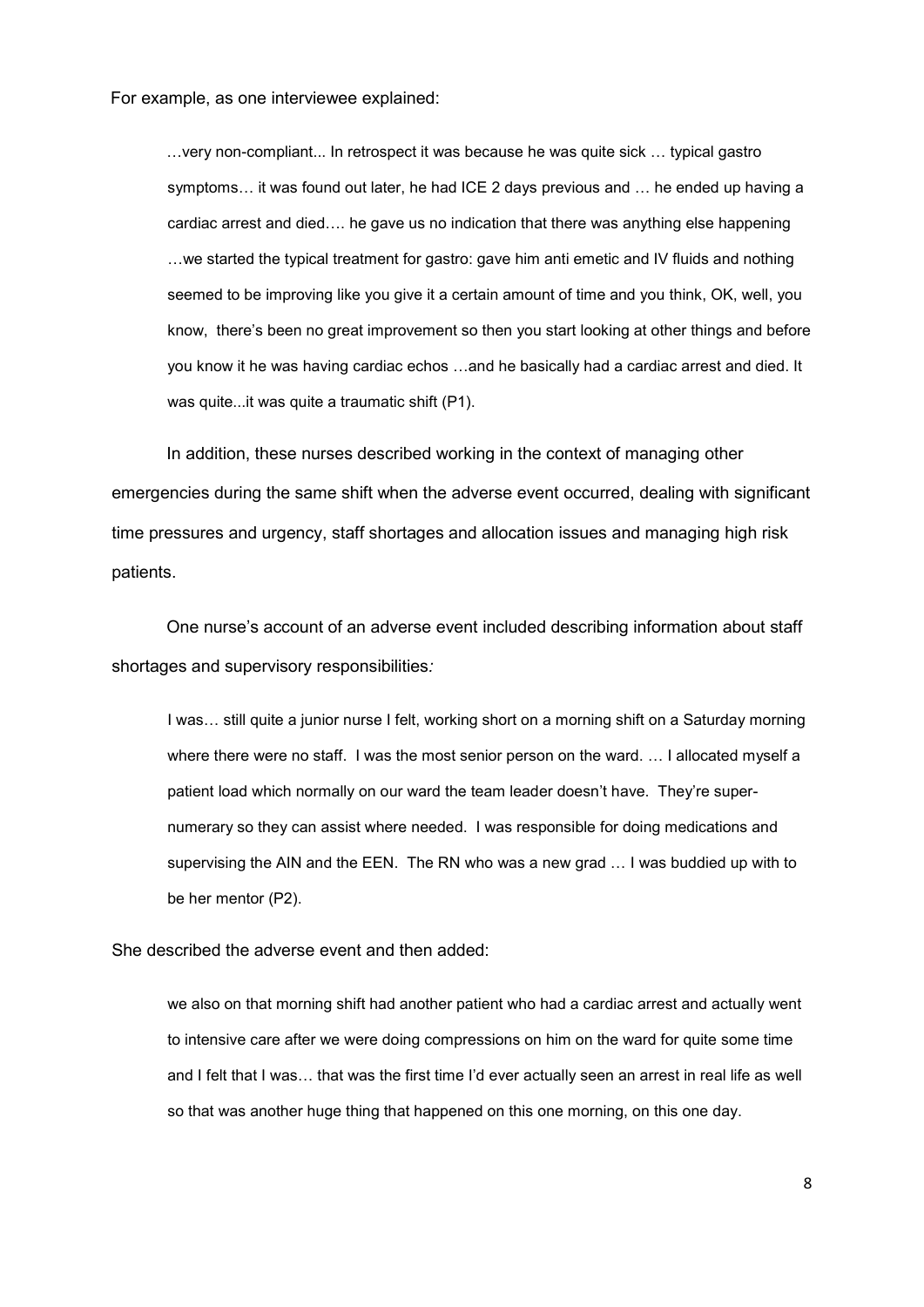This junior nurse was required to accept the role of team leader (a senior nurse role), and supervise other junior staff including a recent graduate, an enrolled nurse and an assistant in nursing. In addition, because of the restricted scope of practice of some of the staff on the shift, she assumed clinical responsibility for some patients (not usually allocated to the team leader). After accepting these additional responsibilities, this junior nurse had to cope with the adverse event and respond to the first cardiac arrest they had ever witnessed.

#### *Effects on nurses*

*Effects on Nurses* describes the effects on nurses following the adverse event in terms of their concerns for the patient and their family, concerns for their colleagues, and effects on them personally and on their clinical practice. Nurses repeatedly indicated that they were deeply concerned for the patients and families affected by the outcomes of adverse events they experienced, and about their colleagues who were involved. Some of these concerns continued after the event and contributed to ongoing psychological impact for the nurses. Some participants did not think that they had been affected greatly by the adverse event but then went on to describe several feelings and psychological effects after the event occurred. Furthermore, several of them described changes in their clinical practice as a result of being involved in these events. Three subthemes are described below in detail to illustrate the effects on nurses as part of their experience of being involved in an adverse event: Concern for patients, families and colleagues; Feelings and personal effects; and Effect on Clinical practice.

Nurses described their concerns about devastating losses for families, patients in critical states and colleagues involved in events. Participants also described engaging in the provision of support for these family members, sometimes over an extended period of time. Concern about loss and the impact on families is evident in one interviewee's comment*:*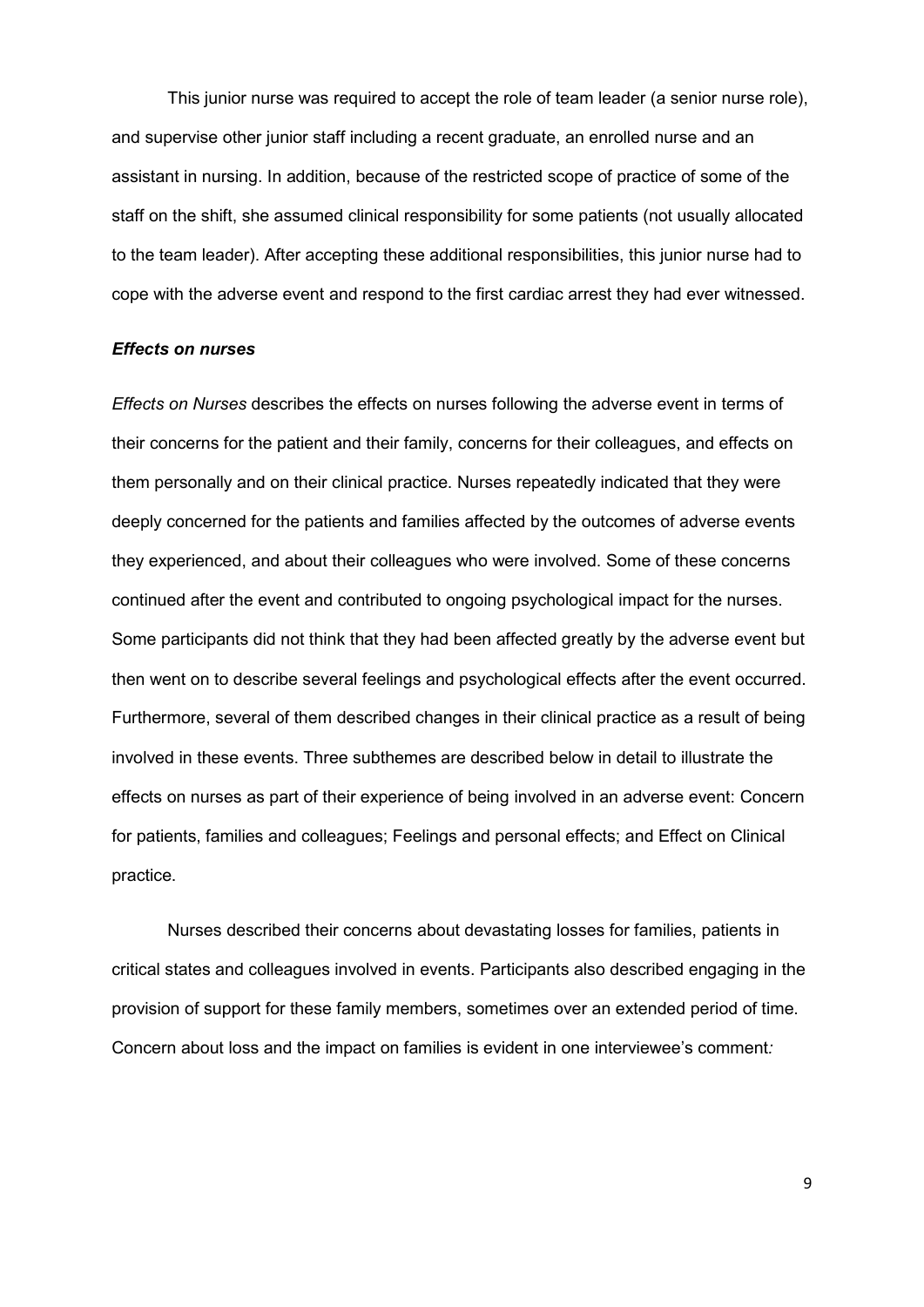I do feel you know, for the family and that sort of thing and ... how they're going to cope ... afterwards and hope that, you know, that everything works out OK for them, especially with trauma and loss of a child (P7).

A commitment to providing support to families affected by adverse events was frequently expressed as these statements demonstrate:

…ensuring the family have been advised…had access to …support and giving them an opportunity to come in and ventilate - that wasn't easy (P9);

…I've answered every question I can and I've continued to do so until he has no more questions because of the guilt I feel that his son's dead...I couldn't prevent that death… and his heart's broken and I can't change that...he'll blame himself for the rest of his life and look for answers why his son died (P8).

Collegial concern was also expressed, indicating that participants empathized with nurses involved in adverse events and recognized that it could have happened to them:

…what if it had have been me that administered that medication, how would I have felt?" (P4).

Nurses reported a range of feelings and personal effects following involvement in an adverse event. These feelings included a sense of failure, loss of confidence, self - blame and doubt, grief, shock, uneasiness, anger, anxiety, lack of support, traumatized, stressed, depressed, over-reactions, exhaustion, sleeping difficulties, concern about perceived professional incompetence, helplessness, isolation, use of alcohol, embarrassment, devastation, felt vulnerability, haunted by flashbacks/memories, panic, disbelief and fear (of blame). Some nurses stated that they didn't trust themselves, they continued to 'beat themselves up", that it took hours for them to 'wind down' after an event and that they had difficulty going back to work the next day.

Some of these feelings are reflected in the following excerpts about nurse's feelings during and after being involved in an adverse event.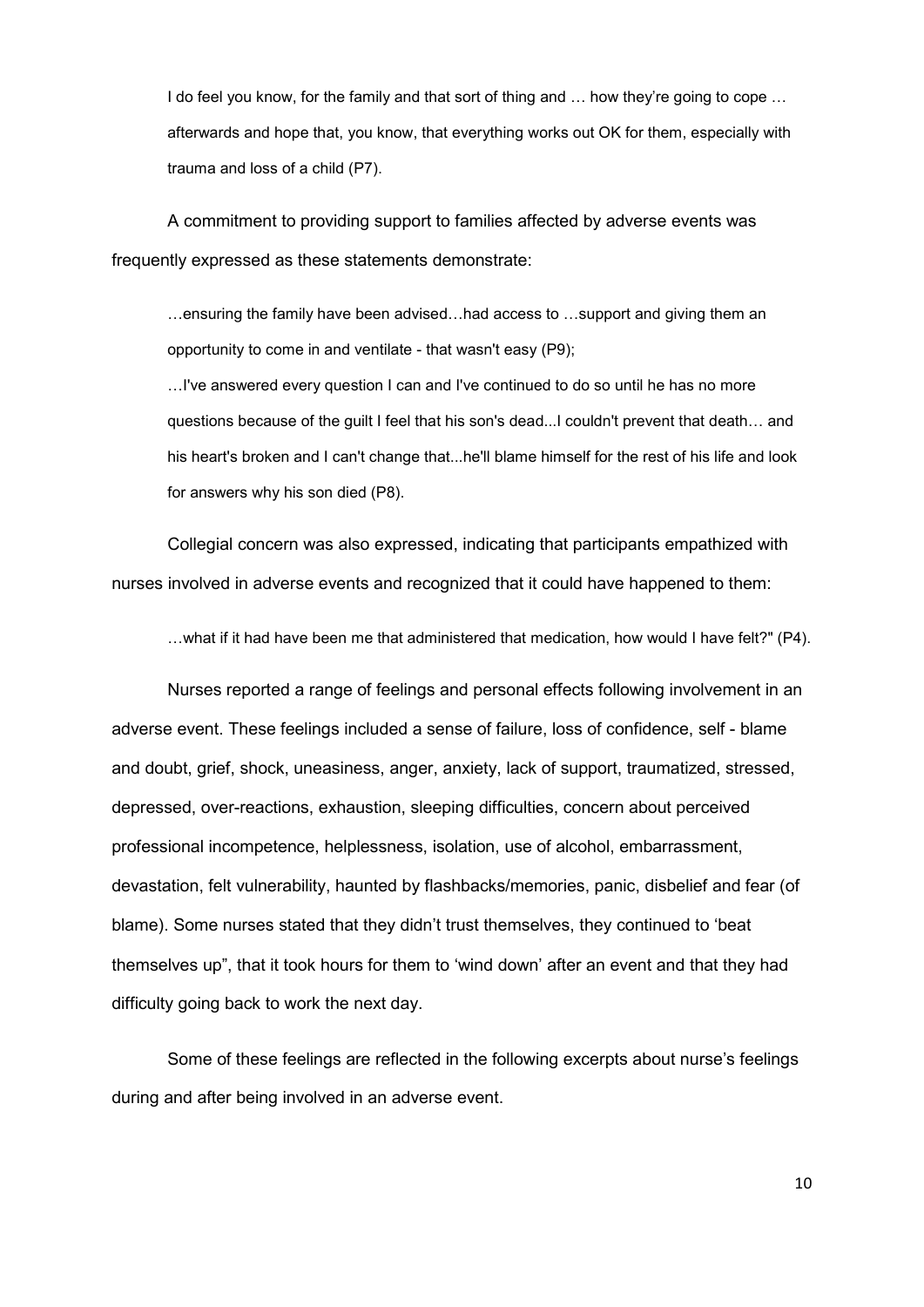(It) deeply affected me …after that day and for the rest of the triage for that shift I just couldn't concentrate … because everything was insignificant compared to what we had just gone through. And um…I felt… I couldn't deliver … my sympathy towards other patients that presented that day because … nothing compared to losing a child …and the hard part was when the doctor called it and I …inside I felt like saying to him, 'keep going' to try and bring this boy back to life but I knew deep down …it was pointless (P3).

These nurses described suffering intense emotional reactions as a result of their involvement in an adverse event that could be described as psychological trauma. Their sense of professional responsibility and concern about having contributed in some way to the event clearly contributed to these emotional reactions. In addition, nurses were concerned about how their actions might be viewed by their colleagues and managers, and that such observers may criticize their actions and perceive them as incapable of doing their job adequately or appropriately.

Nurses described the effects on their clinical practice following experiencing an adverse event. They described a range of short term effects including being concerned about documentation, becoming increasingly cautious with future patients and checking everything, that suggested they were experiencing anxiety in their normal working role. One nurse commented about the documentation:

…the full story wasn't there…"(P2), and went on to say they were "…petrified…very, very heavily clouded my opinion of myself and what I can actually do for anybody else that…had … (a diagnosis) …even similar to that…it was terrible…. (P2).

Others described increased attention to their clinical practice:

…More mindful of our practice…" (P8), and "…much more diligent…checking doses and charting and medication…thinking about…drug interactions…questioning basic doses… (P10).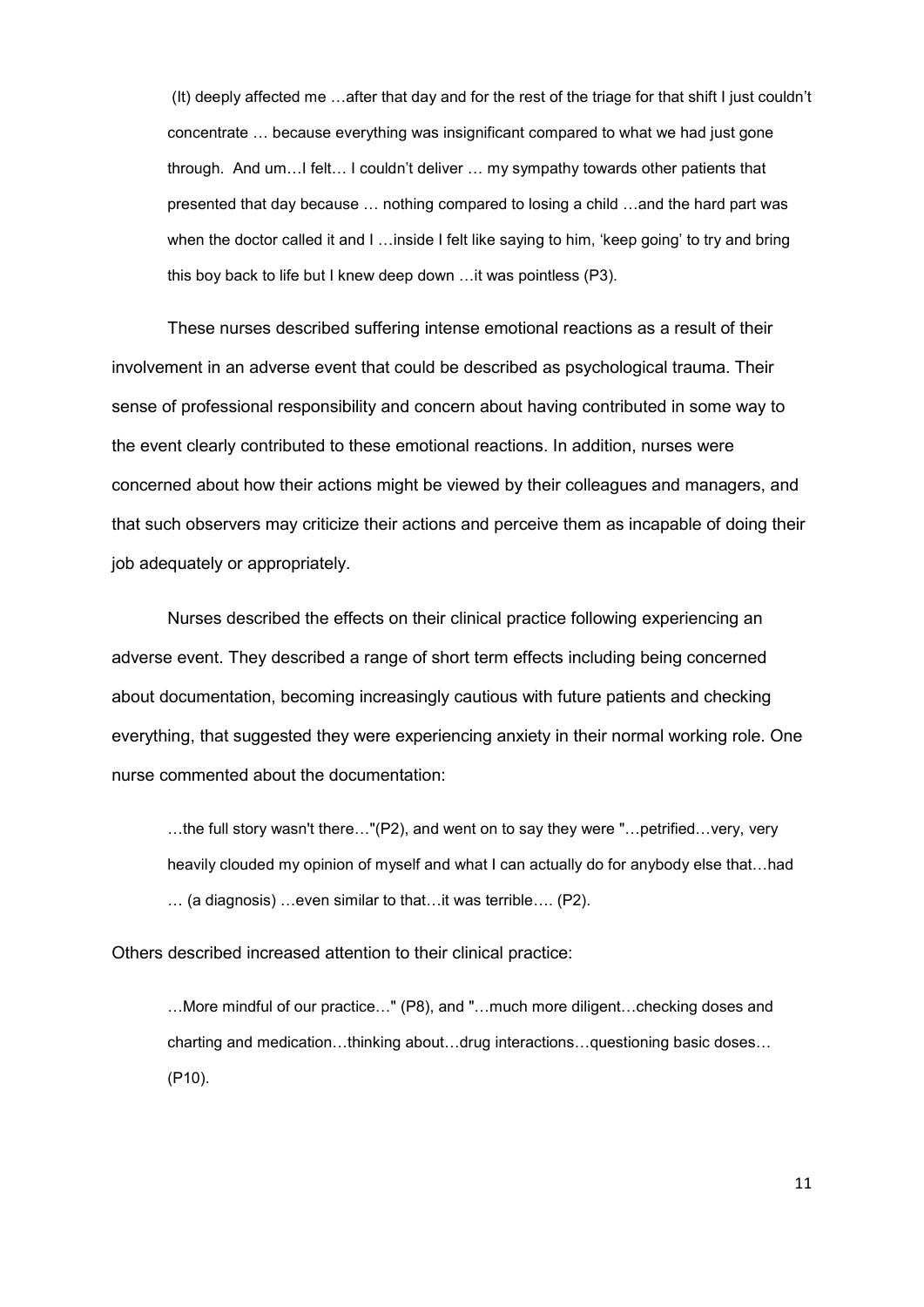Some participants described negative effects on professional dynamics and working relationships following adverse events, for example:

I'll do things like make sure I'm close by if I know he's going to be dealing with any … medications that we need to be concerned about. Or, not leave the room if he's on his own with a single female staff member**...** it's been an ongoing issue … and he's been brought up before management, several times for bullying female staff. So … not trusting him (P10).

Long term effects in clinical practice included attending training to improve clinical skills, considering leaving nursing and second guessing their career. In addition some nurses described being fearful about being blamed, losing their registration, being punished, being investigated and losing their job. One nurse did a course in recognition of the deteriorating patient, but also stated *"…*one more thing happens that's it, I'm going*…" (P2).*

Others expressed significant professional concerns about being investigated, and self-doubt and anxiety about being able to continue to practice such as:

… we're going to the coroners…we're in trouble…there's going to be some ugly questions asked…you really question your own judgement… (P9); …I'm going to end up…being disciplined or my registration on the line… (P10).

The descriptions by participants of experiences of adverse events indicated that they thought adverse events at work were inevitable and that they had to find a way to cope with them.

#### *Professional responsibility*

*Professional Responsibility* describes nurses' sense of responsibility and accountability both as members of the health care team (Shared responsibility) and as individuals (Personal responsibility) during and after adverse events. The shared responsibility described by participants demonstrated a team response to adverse events in the initial stages. Nurses described MET (Medical Emergency Team) calls and getting senior staff involved in events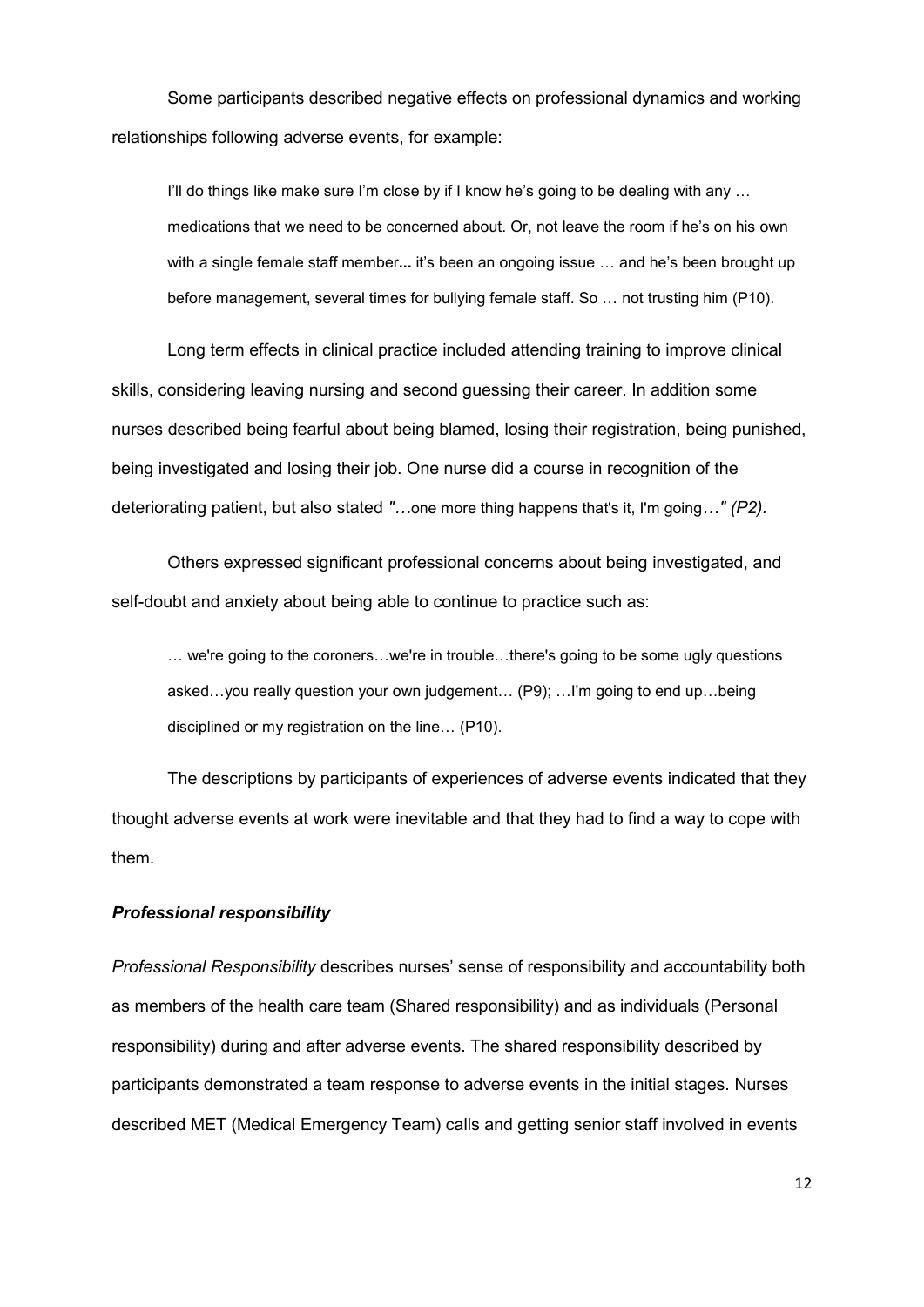and also discussed shared thinking by team members after the event, who reflected on what had happened and what the team could have done differently.

Participants frequently described how the team reviewed the incident after it occurred and re-examined what occurred:

…whether or not we should have recognized her deterioration earlier?...it was very heart breaking…" (P7), and "…sort of banging (our) heads and saying…what did we do and what could we have done? (P9).

There were aspects of shared responsibility that were significant in terms of the aftermath of the event including positive and negative experiences of professional dynamics and support. Some nurses described feeling supported and providing support to their colleagues:

…felt supported by all my colleagues… (P3); …we've had that opportunity to go through things and we've been able to talk…talk with your co-workers…talk to your more senior colleagues…(about) what happened … (P7).

However, others felt unsupported, isolated and unable to trust their colleagues to help them evaluate the event:

… I was scared that my reputation would be damaged on the ward… I didn't talk to many people about it P2).

In addition nurses described an expectation of their colleagues being truthful, for example:

…didn't match the notes and that made me cranky because I thought, well, you're not telling the truth…(P2); …quite dishonourable to just to deny it and kind of blatantly lie about it rather than...say, well I did make a mistake… (P10);

and this manifested as a lack of trust expressed by a participant on the occasion when a colleague failed to accept responsibility for their error: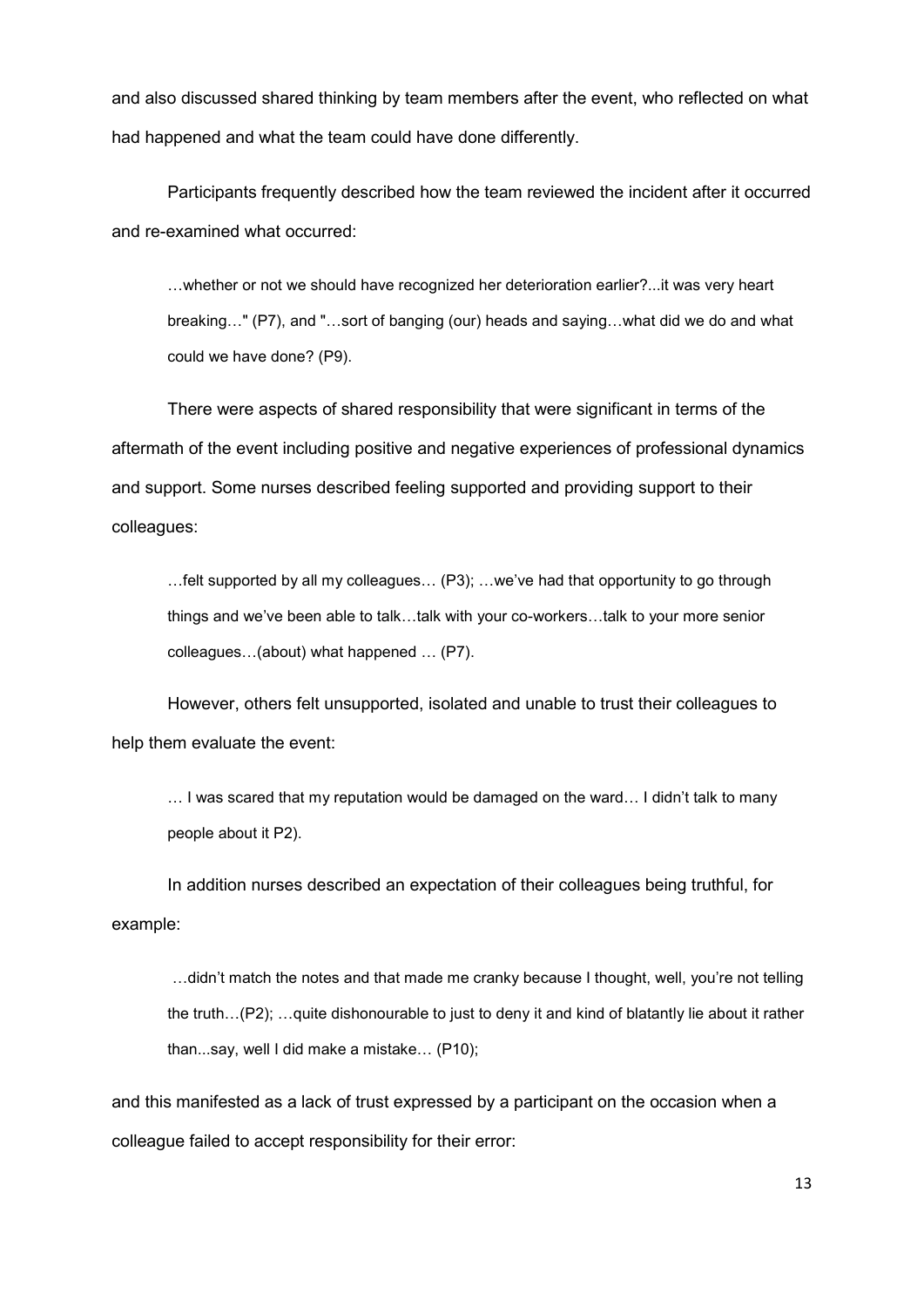…thought I'd just keep away from there for a bit…wary of working with (the colleague)… (P10).

Some nurses also indicated that they had concerns about being punished or blamed by investigatory bodies and professional registration authorities, and the following comment reflects these concerns:

…the HCCC (Health Care Complaints Commission) wanted my registration number so I was… thinking … I'm going to be deregistered or they're going to have something against my name that I'm being investigated …(P2).

Nurses felt concern about whether they might have contributed to the adverse event in question. Interviewees discussed how they re-examined the event multiple times in their minds, seeking to understand exactly what happened, and their role, and how it might have been prevented, and how they could have managed the situation differently, for example:

… you think back to everything you did and you think, oh was there something I could have done? … You question everything you've done … the test results that we got back showed that basically there was nothing that could have been done medically to change the outcome ... You're thinking about it and it's always there and I guess patients that you see afterwards as well you think, … could this be another one of them? (P1).

The nurses' sense of professional responsibility was evident in many experiences described by participants, and the detail they recalled and expressed evaluation of these events indicated that many of them continued to be concerned about what happened and their involvement in these adverse events.

#### *Needs of nurses involved in adverse events*

*Needs of Nurses* describes the nurse's need for information and adequate support during and subsequent to an adverse event. This was a pervasive theme in the data including the need for information during and after the event about aspects of the event and the outcome; and the need for collegial support associated with their involvement in an adverse event.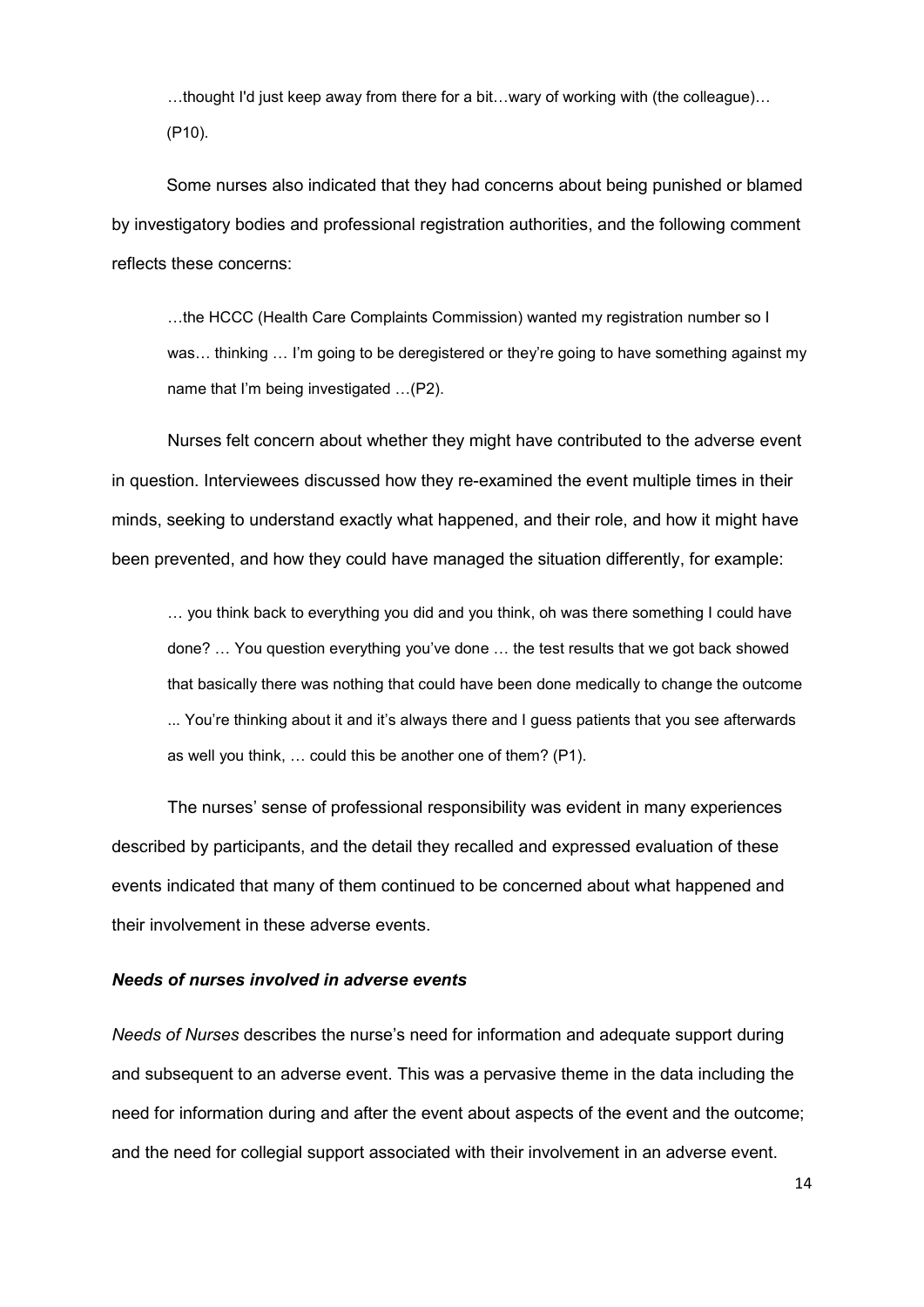Nurses described the need for clinical information from patients or colleagues during the rescue of deteriorating patients, to assist them to understand what may have contributed to the event occurring, for example:

it didn't match up with how he looked as opposed to the story that we received (P1).

Participants also described the need for information following the event including the outcome for the patient, further evaluation of contributing factors or processes (ie. what happened), how it might have been prevented, how future similar events might be prevented or managed, and expectations regarding investigations of adverse events. For example one interviewee explained that when documentation was examined following an event:

…the full story wasn't there…(P2).

Nurses expressed the need for information to rule out uncertainty about causes and outcomes:

…I needed a resolution in terms of the facts of the matter…", "…what was the cause of death, that's what we needed to know… (P9).

Information was also needed in terms of actually following up an event after it occurred:

…I think I just needed advice because it was the first one I'd dealt with as a manager…what …procedures there were… (P8).

Reflection about the event and how it might be prevented was illustrated by P6*:* 

He spent a night in intensive care…. was discovered  $\ldots$  that this gentleman was  $\ldots$  a CO<sub>2</sub> (carbon dioxide) retainer. He'd had high flow oxygen applied and basically just knocked off his respiratory drive and he started to retain  $CO<sub>2</sub>$ . So what was an alert... short of breath man, entered hospital unconscious and then his length of stay … was extended … perhaps …if that had not ... happened, we just may have been treating a shortness of breath, fairly...noninvasively but it … had become an incident where we needed to intubate....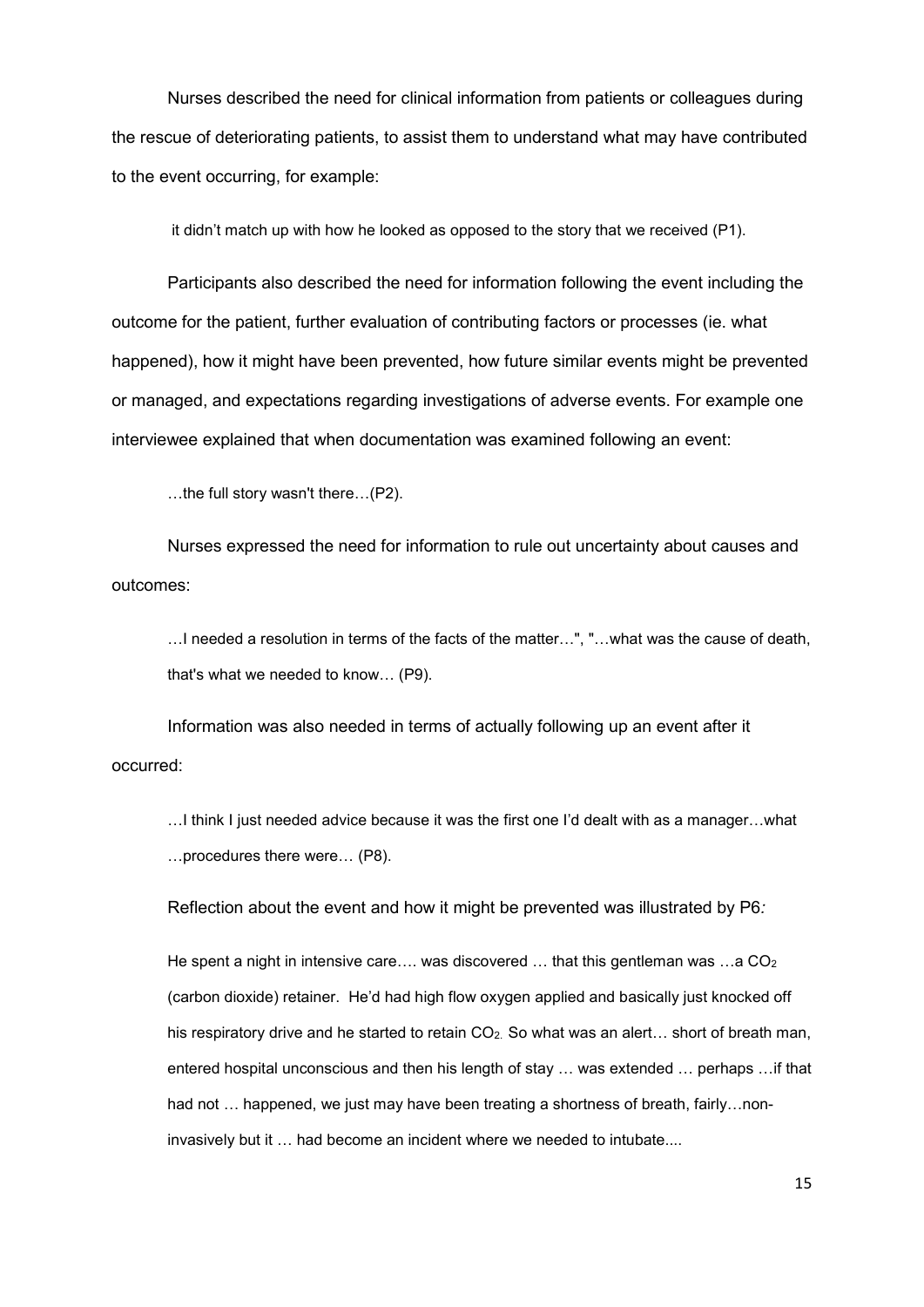The need for information about what procedures should be followed after an adverse event occurred was expressed by nurses who were being investigated*:* 

…maybe my expectations were skewed … because I would have thought that if the HCCC was investigating a nurse … in a case, that they would be required to tell the hospital that they were doing that? … if someone had been there to say, well… you know, yes, you will get a letter from the HCCC …(P2).

During the actual event, nurses described needing support and active involvement from colleagues in their efforts to rescue the patient and work together as a team, which reflects the team work described in the theme of shared responsibility. For example, (realized)

That I needed help... Yep, and his family needed help and it was…life or death scenario … to try and keep this boy alive…I screamed. I carried the boy into the resuscitation bay and I yelled for help (P3).

After the event occurred, these nurses, some of whom described profound emotional effects as a consequence of being involved in these events, all identified the need for some form of support. The support they needed varied between individuals, however, at a minimum nurses explained that they needed professional reassurance and recognition of their actions and collegial trust such as:

…would have been good to be acknowledged, by…the staff…that...they trusted my…story… (P10), and …they said, no, I wouldn't have done anything different...(P2).

Some nurses reported being referred to employee assistance programs and counselling, and treatment for depression and an extended period of time to recover from these effects. One nurse had EAP (Employee Assistance Program) suggested by a manager and explained: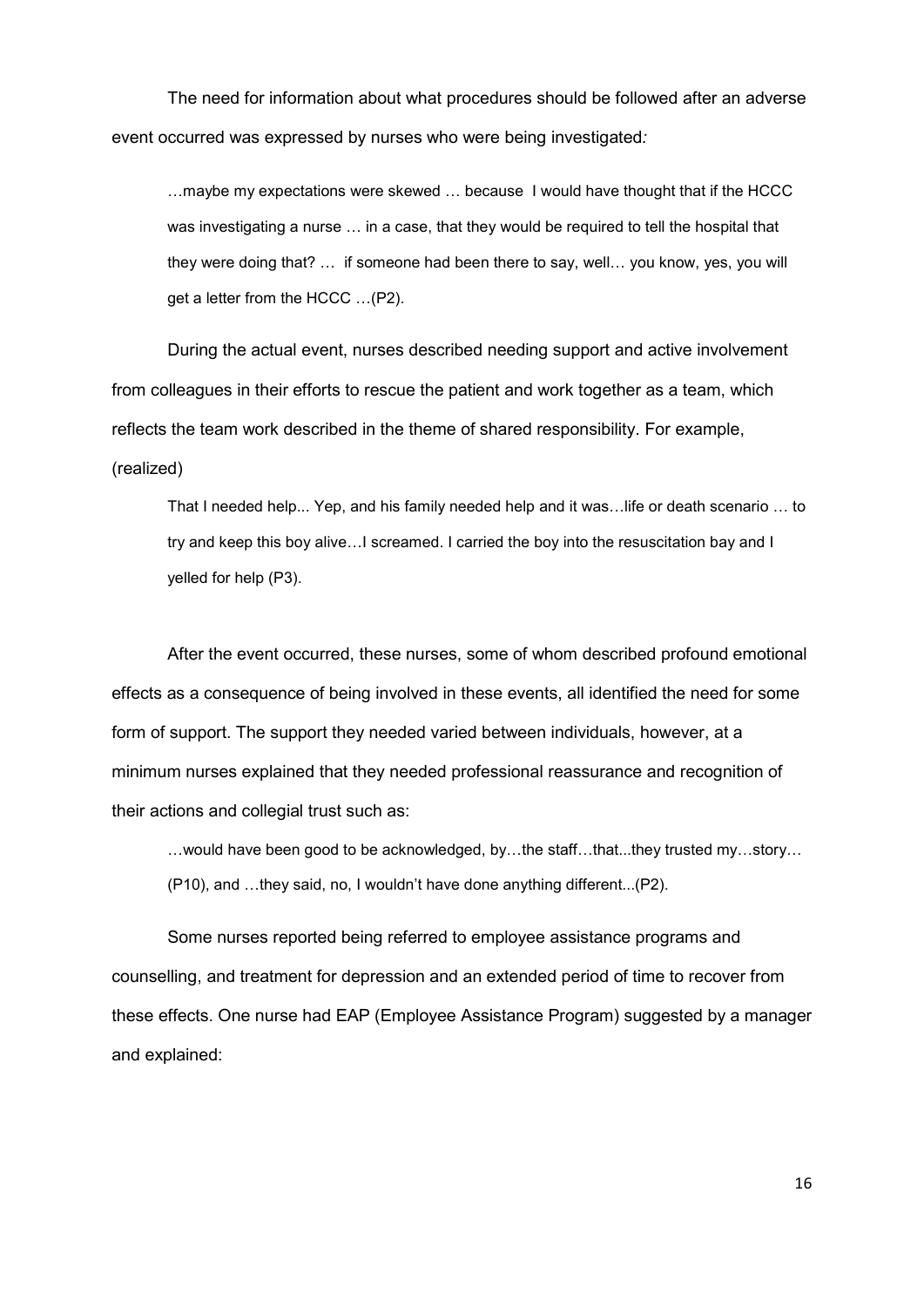…I went to EAP and … it was beneficial to go and I'm grateful that it was suggested to me but … I sort of didn't think to go…" "I was put on an antidepressant which did help with the depression… , (duration of these feelings was) …three years… (P2).

Several participants described seeking informal support such as discussion with colleagues and described this strategy as helpful.

…the ability to talk with your co-workers…is probably the first debriefing type of thing that you do and it's usually done during the clean-up…and then everybody sort of goes off and gets the opportunity to have a break…talk to your senior colleagues…what happened… (P7).

For those who were involved in subsequent formal investigations, the need for adequate support was described as critically important:

…a support person for someone because when you don't know… what's going on and what's happening and the processes for things, it is really, really scary ... (P2); ... the manager was really good. …she kept me up to date with everything that was happening through the RCA… the biggest thing was knowing that (from the autopsy and everything that was done) that there was nothing that we could have done (P1).

The analysis identified that the themes of professional responsibility and needs of nurses were also running through the nurse's accounts and recollections and were clearly evident in the data across themes.

## **Discussion**

The aim of this study was to understand the effects of adverse events in health care on nurses in acute health care settings in an Australian context. Some participants described events that were not a direct result of health care management, however they described meaningful experiences that equate with involvement in adverse events in terms of their responses and effects on nurses. There is an expectation (by health professionals) that clinical staff should be able to manage and deal with a vast range of challenges in their professional activities [\(Magin, Adams, Ireland, Heaney, & Darab, 2005;](#page-24-6) [Magin et al., 2006\)](#page-24-7).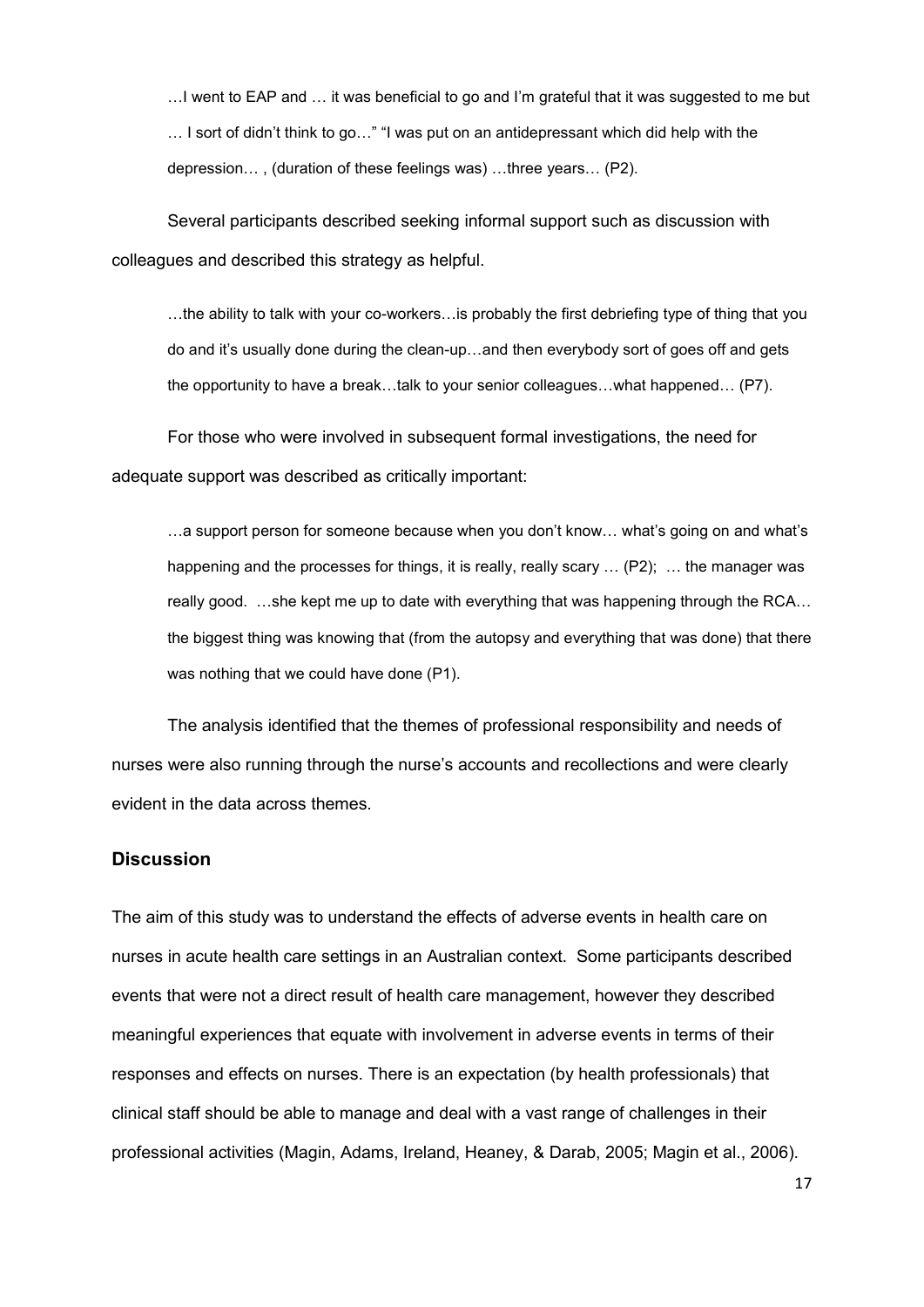This is intrinsically associated with the notion of competence. While some of these adverse events might be considered to be extraordinary, managers and colleagues expect nurses to be able to manage them competently.

The nurses descriptions in this study consistently illustrated the four themes were associated with their experiences of adverse events in the acute setting, and often in the context of significant pressures and staffing issues. After an initial response directed towards rescuing patients, nurses then focused on the impact of the event on the families. They described significant emotional responses towards the families who had suffered loss of a loved one or whose relative had been involved in an adverse event. This was evident in their sincere efforts to provide adequate support for these families; and the emotional impact on the families contributed to the trauma the nurses experienced. These responses to adverse events demonstrate the highly professional attitudes of these nurses in terms of putting the patient first and providing appropriate support and follow-up after an adverse event occurs.

Many of the effects identified as related to adverse events and described by nurses in this study (for example, continued reliving of the event repetitively, intensified awareness or hyper vigilance, fear, guilt, shame and loss of confidence) are consistent with the experiences of survivors of traumatic events who develop symptoms of Post -Traumatic Stress Disorder [\(Dekker, 2013;](#page-23-6) [Rassin et al., 2005\)](#page-24-4). A recent qualitative study of health care professionals in an acute care hospital in Sweden reported similar impacts on staff including emotional reactions, professional performance and self-confidence issues, and long lasting effects of the event [\(Ullstrom, Sachs, Hansson, Ovretveit, & Brommels, 2014\)](#page-25-7); and a study in Israel also reported effects on nurses performance, catastrophic pressure, focus on minimising imminent danger to the patient, severe emotional effects and extended duration of these effects [\(Rassin et al., 2005\)](#page-24-4). The results of this study are consistent with the results from two US-based studies where initial responses, professional responsibility, lost confidence, emotional devastation, second guessing their career choice and the need for emotional first aid were similar issues for health professionals involved in adverse events [\(S.](#page-25-1)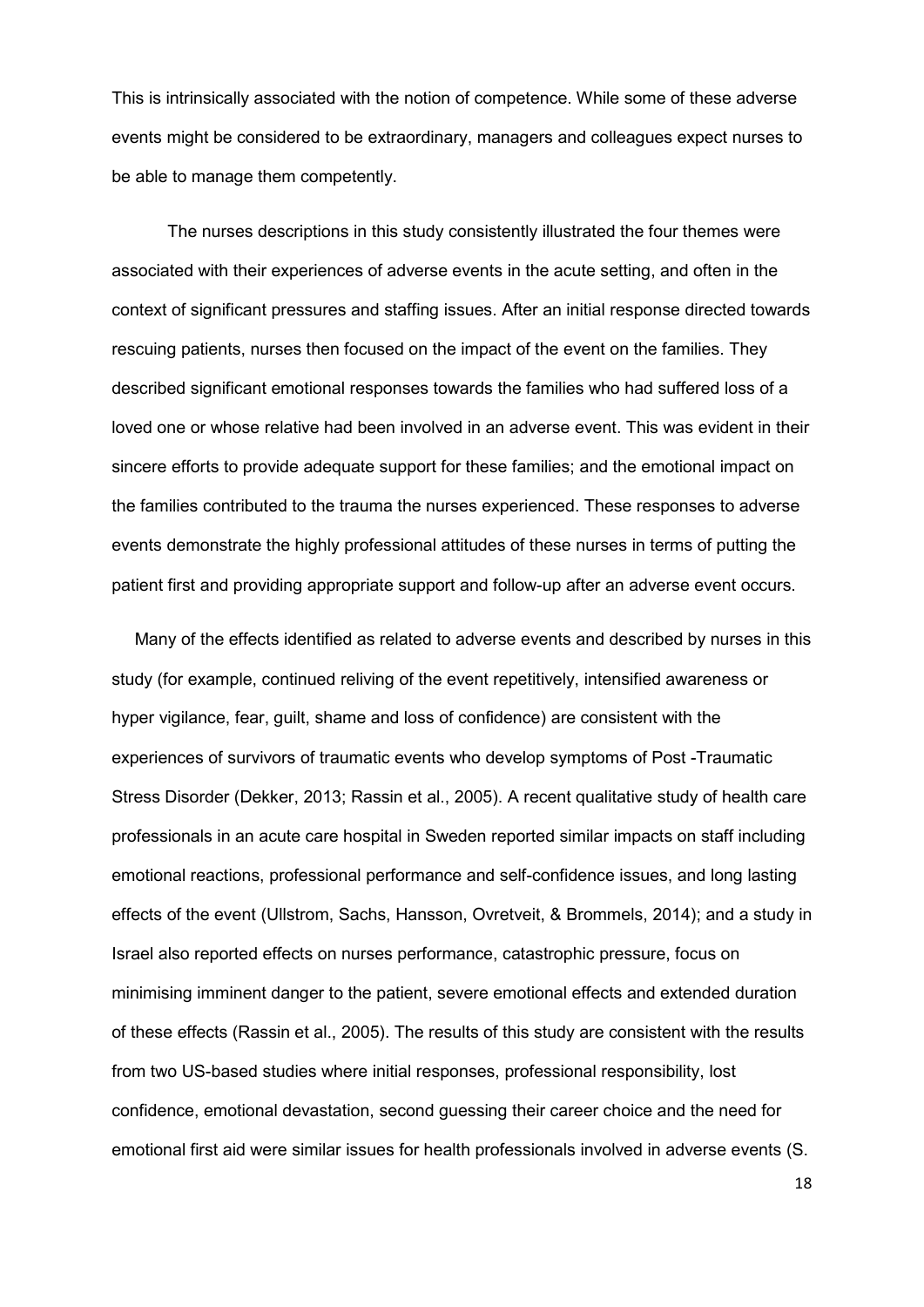[Scott et al., 2009;](#page-25-1) [Treiber & Jones, 2010\)](#page-25-8); and a study in the United Kingdom that reported nurses experienced stronger negative feelings after an error [\(Harrison et al., 2015\)](#page-23-7). A recent systematic review of literature on the emotional impact of medical error involvement on physicians identified that health professional's involvement in adverse events often results in their suffering intense emotional distress, with the potential for increased burn-out, depression and a permanent emotional scar [\(Schwappach & Boluarte, 2008\)](#page-24-8).

This study did not seek to evaluate the care provided. These nurses had engaged in providing clinical responses in extreme circumstances; and these events caused them significant distress, assailed their professional identities, and in some cases resulted in ongoing psychological trauma. This often extended to being fearful of collegial criticism, blame and a perception of lack of competence. All of the participants felt a sense of vulnerability and/or having their clinical actions exposed to intense scrutiny as a consequence of their involvement in adverse events. Peer support was consistently described as helpful and valued by participants, and this is consistent with a recent study in the United States of America, of health care workers (n = 350) that reported that informal emotional support and peer support were highly valued strategies [\(Edrees, Paine, Feroli, &](#page-23-8)  [Wu, 2011\)](#page-23-8).

For nurses who were involved in investigations by their organisation or the Health Care Complaints Commission (HCCC), the provision of information about these processes could have alleviated the anxiety associated with an investigation. These nurses described a total of five root cause analyses, two HCCC investigations and three cases investigated by autopsy or a coroner, so this was quite a significant need.

The nurses need for information and support in this study illustrates the uncertainty expressed by participants during and after the adverse events occurred. The nurses' motivation for seeking information was described by participants as a need to understand what happened, how it happened and how it could be prevented in the future. This is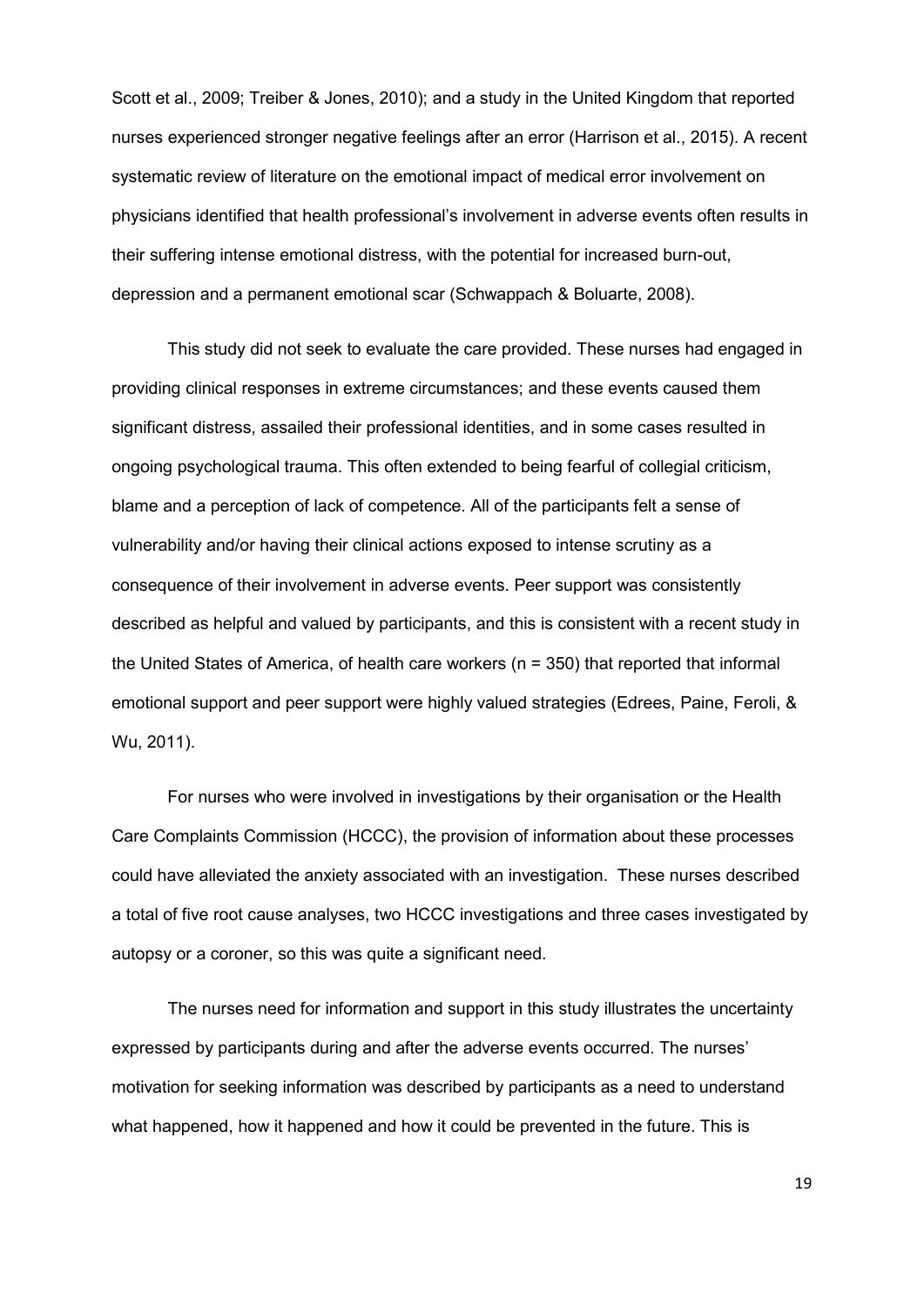consistent with an orientation to patient safety strategies, where adverse events are often evaluated for the purpose of preventing their recurrence in the future. The participants consistently described forms of desired support including: professional trust and reassurance or recognition of their clinical actions (perceived competency) associated with the event, a sense of being a valued team member, opportunities to talk with trusted colleagues and validation of their feelings. Nurses in this study described needing support from managers as well as colleagues and these individual needs and organisational support issues have also been identified in a recent study in Sweden [\(Ullstrom et al., 2014\)](#page-25-7). Many descriptions in this study reflected a shared responsibility and team approach to responding to these events, however subsequently some professional interactions indicated that there was a lack of support/collegiality and on occasion, conflict within teams. This has potential to result in inadequate team communication and team dysfunction which can contribute to the occurrence of additional adverse events, as communication is considered to be a critical element in maintaining patient safety [\(Levett-Jones, 2014\)](#page-24-9).

The contextual aspects of the adverse events in this study should also prompt consideration of organisational support for nurses who may be involved in adverse events. Although the notion of a "no-blame culture" has been promulgated by the Clinical Excellence Commission in NSW for several years, this does not appear to have translated into the organisational context adequately. In a recent study of nurse second victims (n = 155) in the United States of America, it was determined that organisational support mediated distressturnover intentions of nurses, and confirmed that adequate support could reduce trauma and the loss of valued health professionals from the workforce [\(Burlison, Quillivan, Scott,](#page-23-9)  [Johnson, & Hoffman, 2016\)](#page-23-9). Nurses who were subsequently involved in investigations described needing additional ongoing support during the period in which they were conducted. Nurses who have been involved in adverse events suffer a range of personal and professional effects that can ultimately damage their professional identity and personal lives and on occasion with long term consequences including psychiatric illness and suicide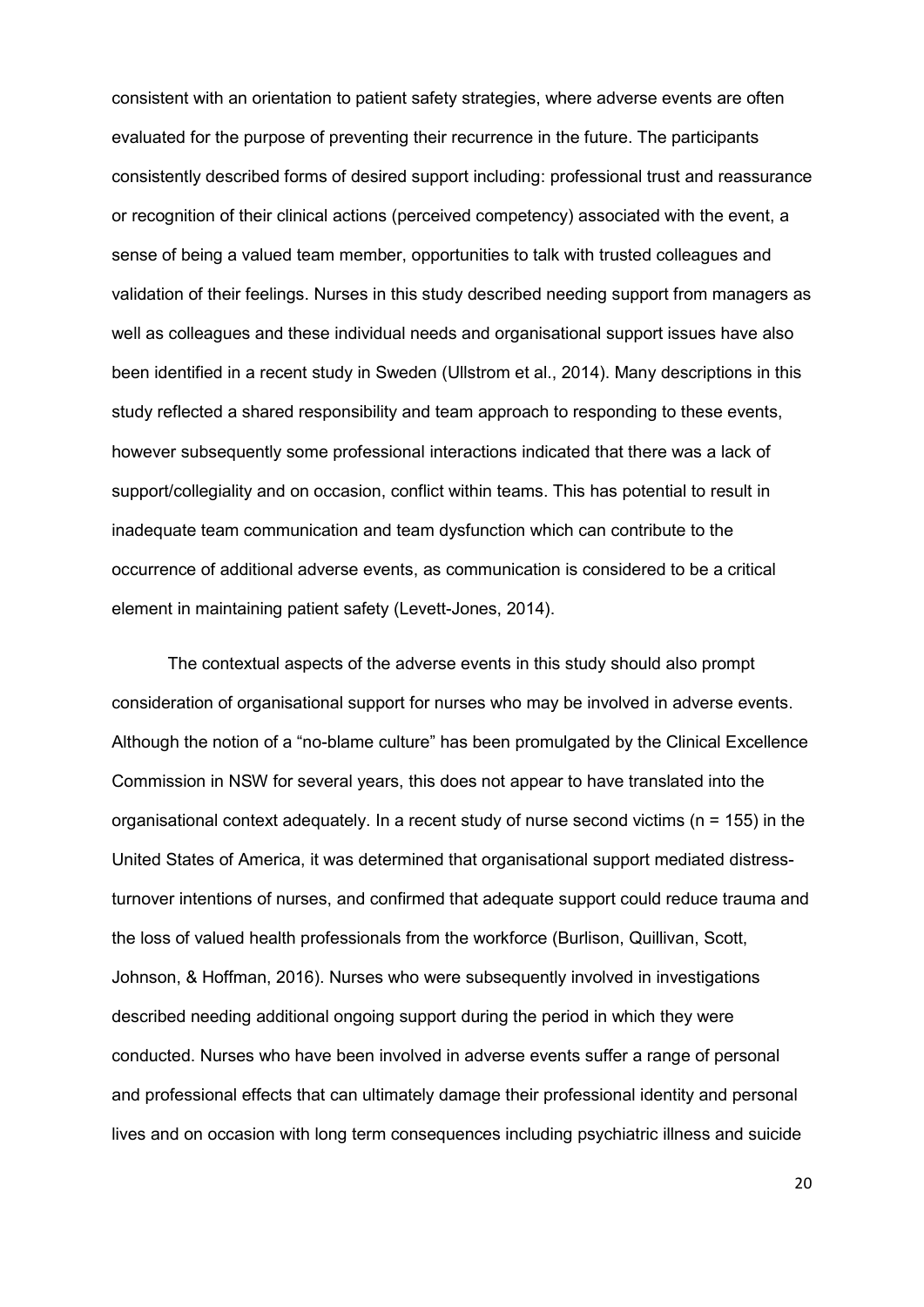[\(Denham, 2007\)](#page-23-10), [\(Ostrom, 2011\)](#page-24-10) cited in [\(Santomauro, Kalkman, & Dekker, 2014\)](#page-24-11). Many second victims endure terribly painful isolation, abandonment, trauma [\(Denham, 2007\)](#page-23-10) and punishment [\(Rassin et al., 2005\)](#page-24-4) and Denham recommends that they should be entitled to five rights: Just treatment, respect, understanding and compassion, supportive care and transparency and the opportunity to contribute [\(Denham, 2007\)](#page-23-10). The findings of this study indicate that there is scope to improve the adoption of the five rights in the organisational response to nurses who are involved in adverse events.

#### **Limitations**

This was a qualitative study with a small number of participants and during recruitment, we extended the recruitment time period to include as many potential participants as possible. The psychological trauma associated with being involved in some of these adverse events may have contributed to the low response rate. The small number of participants may limit the transferability of the findings to other contexts, however there is substantial consistency in the findings compared with similar studies in other countries suggesting that they may be transferable in the acute care context. The various practice settings of participants or types of adverse events in this study, may have also contributed to some variation in the findings but detailed analysis of this issue is beyond the scope of this paper. In addition, we note that there is potential for self-selection bias due to the recruitment and sampling strategy used. Although the potential for recall bias also existed, the researchers found that these events had such a profound effect on participants, that they were able to recall them in significant detail.

## **Conclusion**

Nurses involved in adverse events in their work reported an initial patient focused response to minimize the impact of the event on the patient and their family. Subsequently, these events had significant effects on nurses' professional and personal lives and in many instances over a long duration. These effects included profound emotional trauma, loss of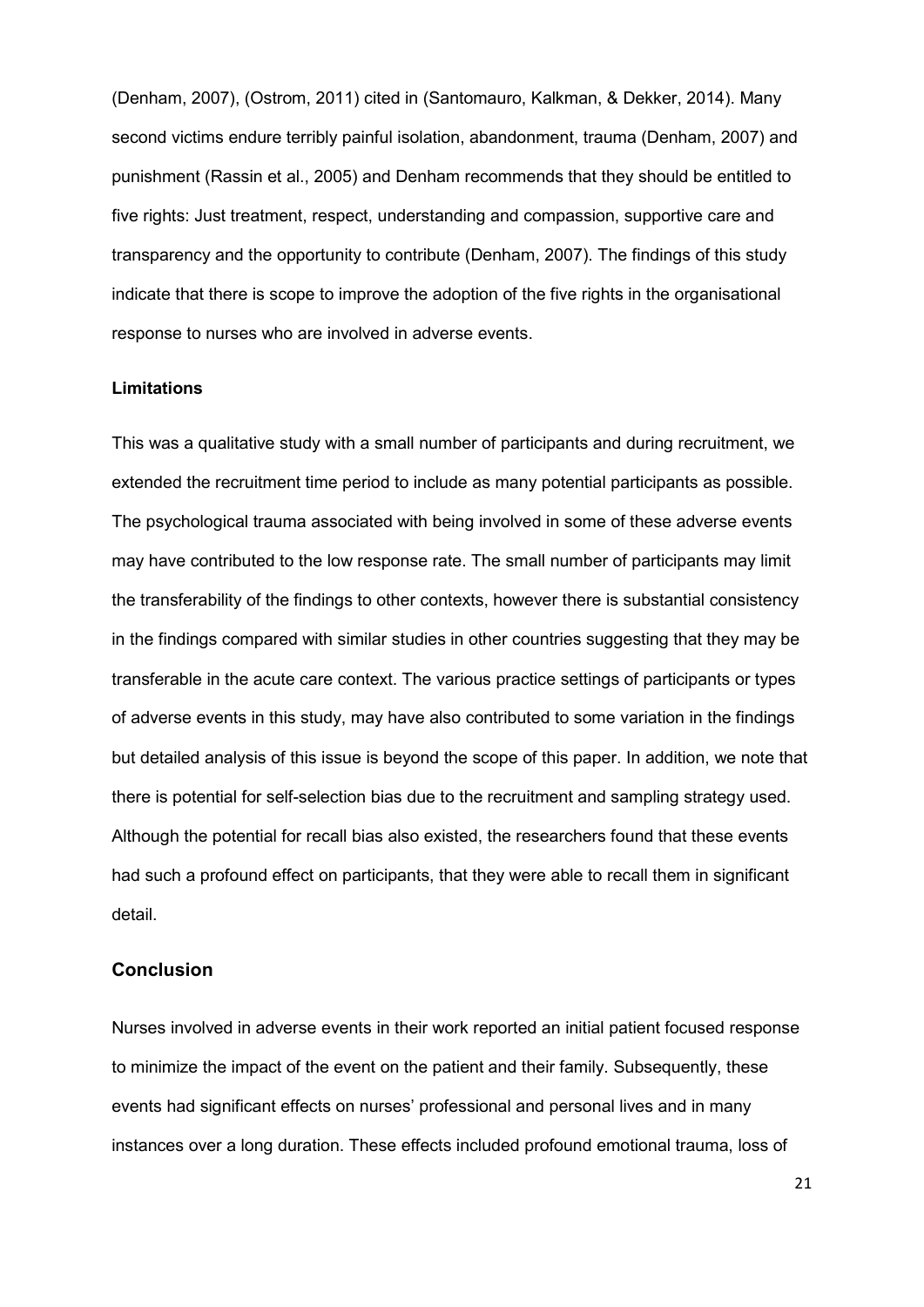confidence and isolation in the acute care setting where adequate information and support was not always provided. There is scope to improve the organisational response to nurses who are second victims and address their needs following the occurrence of adverse events. Such a response could assist nurses to cope more effectively; return to clinical duties with better support and self-confidence, and to contribute to preventative strategies for adverse events.

## **Funding Acknowledgement**

This work was supported by an Equity Research Fellowship from the University of Newcastle, Australia (G1000908).

## **Author Contributions**

Study Design: AK, BK Data Collection and Analysis: AK, BK, JA Manuscript Writing: AK, BK, JA All authors read and approved the final manuscript.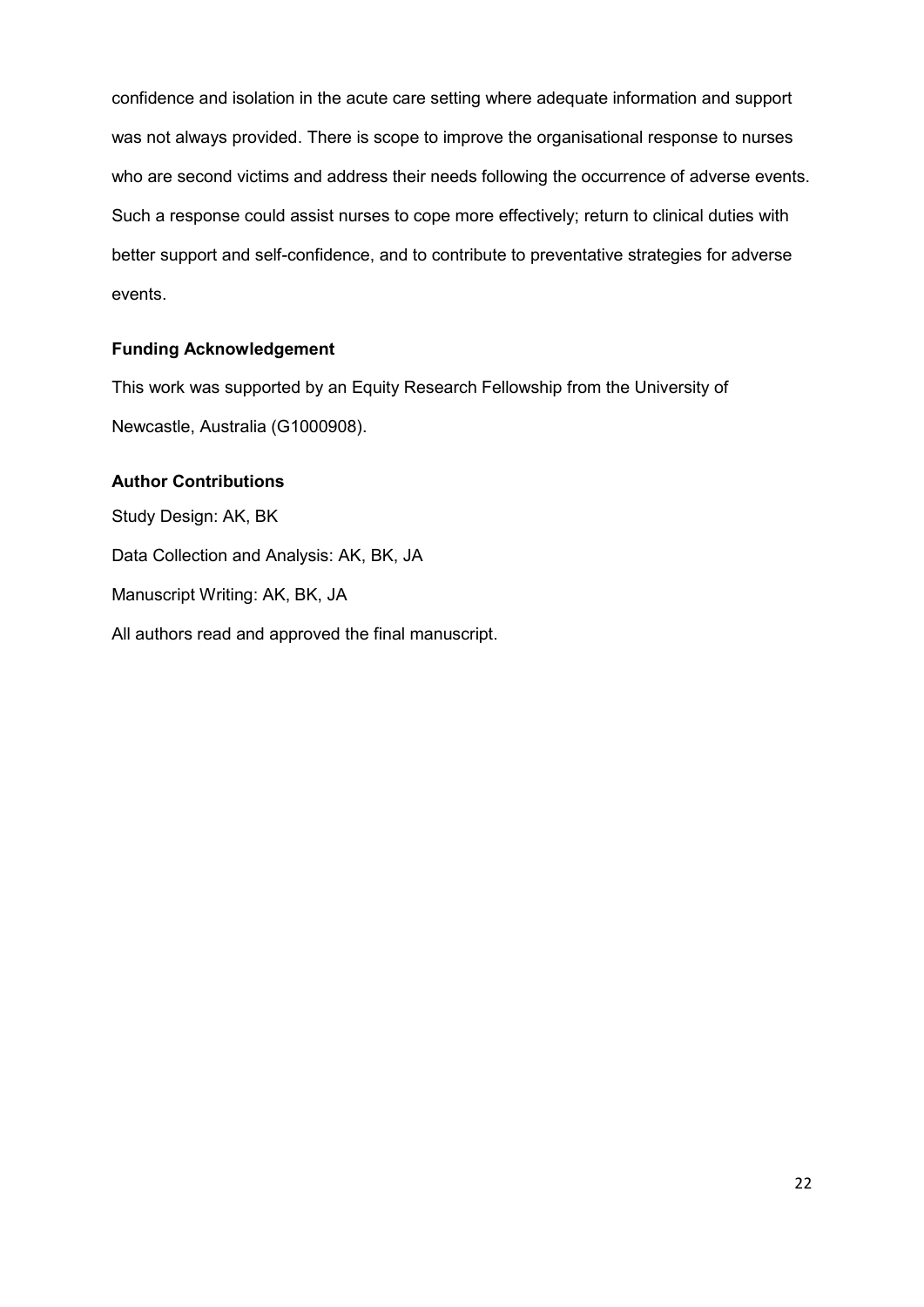## **References**

<span id="page-23-4"></span>Aaraas, I. J., Jones, B., & Gupta, T. S. (2004). Reactions to adverse events among Australian and Norwegian doctors. *Australian Family Physician, 33*(12), 1045-1046.

<span id="page-23-0"></span>Anonymous. (2013). The ugly reality of medical mistakes. Retrieved from

<http://www.foxnews.com/health/2013/02/05/ugly-reality-medical-mistakes/>

<span id="page-23-1"></span>Bonifield, J., & Cohen, E. (2012). 10 shocking medical mistakes. Retrieved from <http://www.cnn.com/2012/06/09/health/medical-mistakes/index.html>

<span id="page-23-9"></span>Burlison, J., Quillivan, R., Scott, S., Johnson, S., & Hoffman, J. (2016). The Effects of the Second Victim Phenomenon on Work-Related Outcomes: Connecting Self-Reported Caregiver Distress to Turnover Intentions and Absenteeism. *Journal of Patient Safety,* 

doi:10.1097/PTS.000000000000301

<span id="page-23-5"></span>Chard, R. (2010). How perioperative nurses define, attribute causes of, and react to intraoperative nursing errors. *AORN Journal, 91*(1), 132-145.

<span id="page-23-6"></span>Dekker, S. (2013). *Second Victim: Error, Guilt, Trauma, and Resilience*. Boca Raton: CRC Press.

- <span id="page-23-10"></span>Denham, C. (2007). TRUST: The 5 Rights of the second victim. *Journal of Patient Safety, 3*(2), 107- 119.
- <span id="page-23-8"></span>Edrees, H., Paine, L., Feroli, R., & Wu, A. (2011). Health care workers as second victims of medical errors. *Polskie Archiwum Medycyny Wewnetrznej, 121*(4), 101-107.
- <span id="page-23-7"></span>Harrison, R., Lawton, R., Perlo, J., Gardner, P., Armitage, G., & Shapiro, J. (2015). Emotion and Coping in the Aftermath of Medical Error: A Cross-Country Exploration. *Journal of Patient Safety, 11*(1), 28-35.
- <span id="page-23-2"></span>Kable, A., Gibberd, R., & Spigelman, A. (2002). Adverse events in surgical patients in Australia. *International Journal for Quality in Health Care, 14*(4), 269-276.
- <span id="page-23-3"></span>Kable, A., Gibberd, R., & Spigelman, A. (2008). Predictors of adverse events in surgical admissions in Australia. *International Journal for Quality in Health Care, 20*(6), 406-411.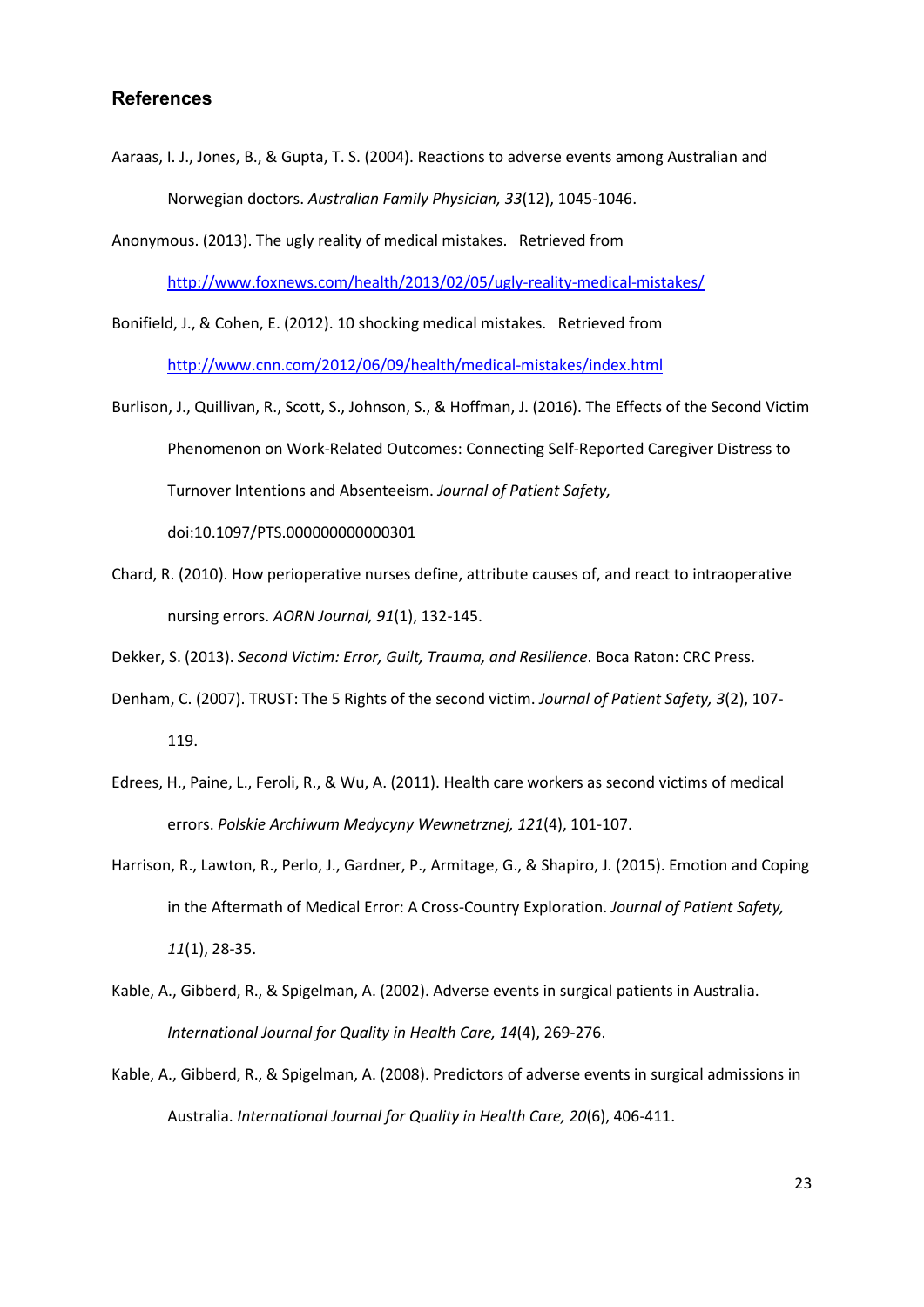<span id="page-24-1"></span>Kable, A., Gibberd, R., & Spigelman, A. (2009). Australian Perspectives. Adverse events in five surgical procedures. *Clinical Governance: An International Journal, 14*(2), 145-155. doi:10.1108/14777270910952306

<span id="page-24-0"></span>Leape, L. (2009). Errors in Medicine. *Clinica Chimica Acta, 404*(1), 2-5.

- <span id="page-24-9"></span>Levett-Jones, T. (Ed.) (2014). *Critical Conversations for Patient Safety*. Frenchs Forest, NSW: Pearson Australia.
- <span id="page-24-6"></span>Magin, P., Adams, J., Ireland, M., Heaney, S., & Darab, S. (2005). After hours care: A qualitative study of GPs' perceptions of risk of violence and effect on service provision. *Australian Family Physician, 34*(1/2), 91- 92.
- <span id="page-24-7"></span>Magin, P., Adams, J., Ireland, M., Joy, E., Heaney, S., & Darab, S. (2006). The response of general practitioners to the threat of violence in their practices: results from a qualitative study. *Family Practice, 23*(3), 273-278.
- <span id="page-24-5"></span>Miles, M., & Huberman, A. (1994). *Qualitative data analysis - An expanded sourcebook.* (2nd Edition ed.). Thousand Oaks: SAGE Publications.
- <span id="page-24-2"></span>Neergaard, M., Olesen, F., Andersen, R., & Sondergaard, J. (2009). Qualitative description - the poor cousin of health research? *BMC Medical Research Methodology, 9*, 52-56.
- <span id="page-24-10"></span>Ostrom, C. (2011, 21 April 2011). Nurse's suicide follows tragedy. *The Seattle Times*.
- <span id="page-24-4"></span>Rassin, M., Kanti, T., & Silner, D. (2005). Chronology of medication errors by nurses: Accumulation of stresses and PTSD symptoms. *Issues in Mental Health Nursing, 26*, 873-886.
- <span id="page-24-3"></span>Sandelowski, M. (2000). Whatever happened to qualitative description? *Research in Nursing & Health, 23*, 334-340.
- <span id="page-24-11"></span>Santomauro, C., Kalkman, C., & Dekker, S. (2014). Second victims, organisational resilience and the role of hospital administration. *Journal of Hospital Administration, 3*(3), 95-103.
- <span id="page-24-8"></span>Schwappach, D. L. B., & Boluarte, T. A. (2008). The emotional impact of medical error involvement on physicians: a call for leadership and organisational accountability. *Swiss Medical Weekly, 138*(1-2), 9-15.